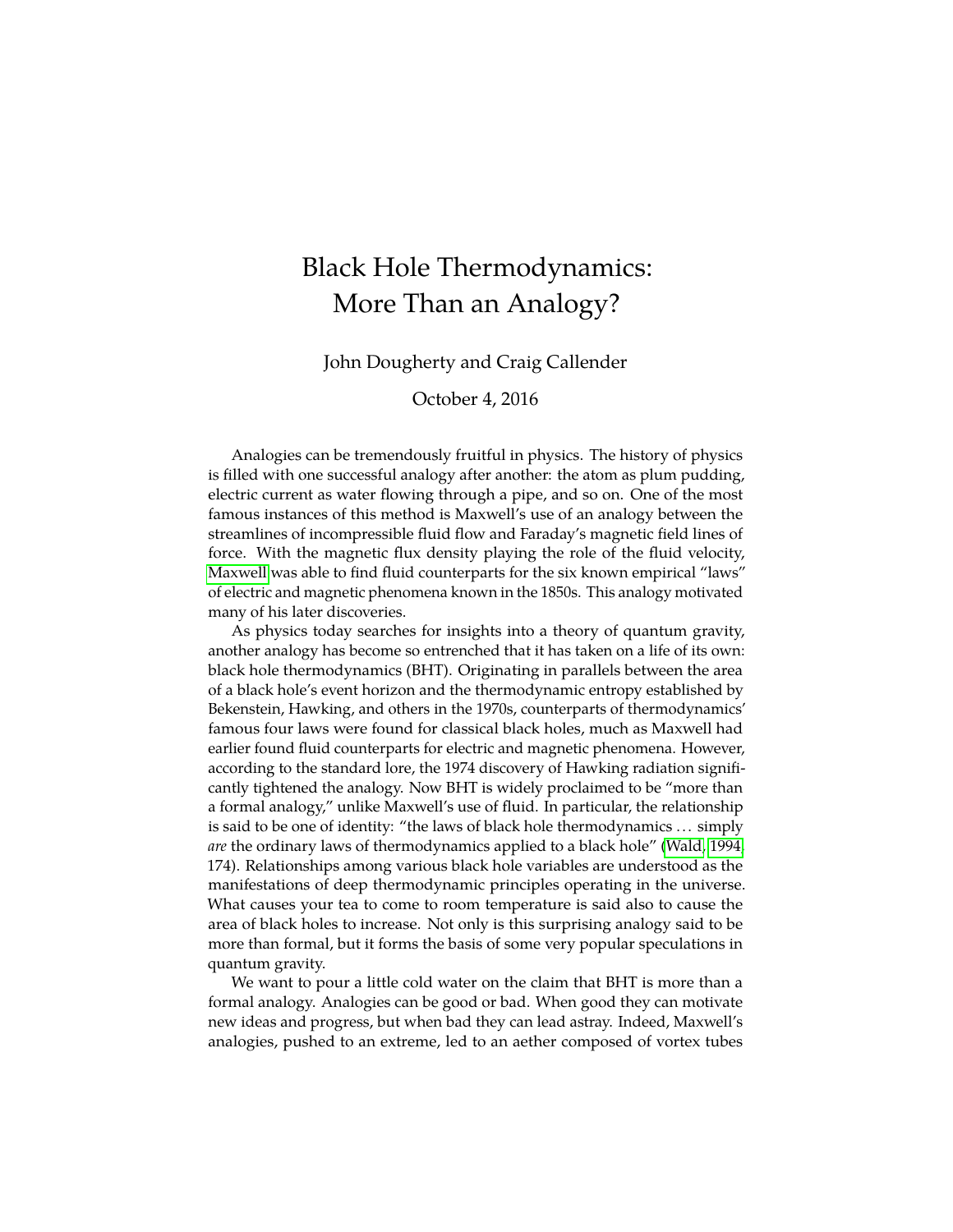connected by frictionless "idle wheels." The history of science is littered with good and bad analogies. BHT may turn out to be a useful and deep guide to future physics. Only time will tell. Conventional wisdom in physics seems entirely behind the idea that the analogy is as strong as it gets. In the face of such unanimity, philosophers have a duty to play the "gadfly," challenging not merely societal assumptions as Socrates did, but also widely shared assumptions in physics. By showing that the analogy is not as strong as is commonly supposed, we wish to recommend caution.

In what follows we report a few problems with the analogy between thermodynamics and black holes and the main argument that seeks to join the two together as one. We focus on three worries. The first is that BHT is often based on a kind of caricature of thermodynamics. The second is an even more basic worry, namely, that it's unclear what the systems in BHT are supposed to be, and furthermore, it's unlikely that any resolution of this question leaves the conventional wisdom surrounding the subject intact. The third, and perhaps worst, is a challenge to the main argument that identifies black hole entropy with thermodynamic entropy. The combined effect of these worries dramatically decreases our confidence that BHT rests on more than a formal analogy.

Readers already familiar with BHT may jump directly to section 2; but for those new to the topic, we present an introduction in the next section.

# **1 Black Hole Thermodynamics, Information Loss, Holography, and All That**

In 1782, the astronomer John Michell argued that a sufficiently massive star would have such a strong gravitational pull that its light could never escape. One hundred and fifty years later, physicists showed that such astronomical bodies could form as heavy stars collapse at the end of their lives. The singularity theorems of the 1960s, by Stephen Hawking, Roger Penrose, Robert Geroch, and others, proved that we ought to expect such collapsed objects in our universe. By the middle of the 1970s, these collapsed objects were standard astronomical fare, named "black holes" after their characteristic ability to prevent all light from escaping.

Investigations into the evolution of black holes showed that their behavior can be described by simple rules involving a handful of quantities. This is much the same as the situation in equilibrium thermodynamics, so these rules are analogously called the laws of black hole thermodynamics. There are some immediately obvious disanalogies. The laws of equilibrium thermodynamics are phenomenological laws, and when they are underwritten by statistical mechanics they only hold with very high probability. The laws of BHT, by contrast, are theorems of differential geometry, and many of them are independent of the specific laws of general relativity. Nevertheless, the analogy is striking, and it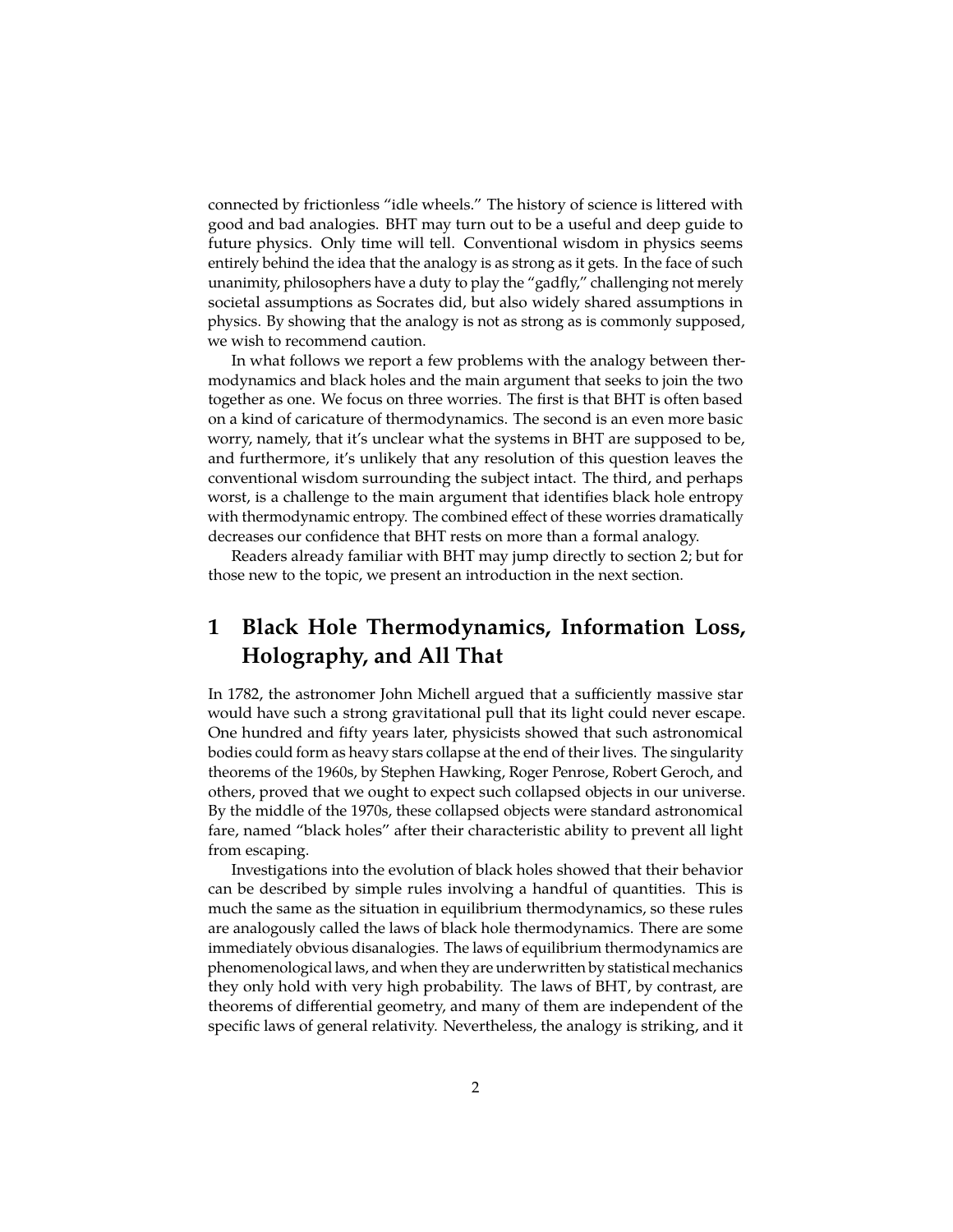has played a large role in the development of quantum theories of gravity.

#### <span id="page-2-1"></span>**1.1 The laws of black hole thermodynamics**

The laws of BHT are mathematical facts about certain kinds of geometric spaces, given physical significance by their use in general relativity. Each of the laws makes different assumptions about the system under consideration, but they are all concerned with a particular kind of gravitationally isolated system. That is, one thinks of the system as the only thing in the universe, so that far away from the object spacetime is flat, like the spacetime of special relativity. BHT assumes further that there is an event horizon, so that no light can ever escape from some region of the system. The event horizon is a two-dimensional surface which can be characterized geometrically, so from a mathematical point of view the laws of BHT are theorems about certain two-dimensional surfaces in four-dimensional spaces—one of time and three of space.

<span id="page-2-0"></span>The geometrical character of an event horizon can be seen with the help of a Penrose diagram, like the one shown in Fig. [1.](#page-2-0) This diagram is a two-dimensional



Figure 1: A Penrose diagram

slice of the spacetime. The spacetime itself is represented by the region inside the borders of the diagram; the borders represent theoretical "points at infinity". In particular, the lines  $\mathscr{I}^+$  are the future endpoints of light rays that escape to infinity. The worldline of any possible light ray is given by a diagonal line from  $\mathscr{I}^-$  to  $\mathscr{I}^+$ , like the line  $\ell$  in the diagram. This represents a light ray that starts infinitely far away from the system in the past, then passes by the system and travels infinitely far away in the future.

In Fig. [1](#page-2-0) every diagonal line ends on  $\mathcal{I}^+$ . This means that every ray of light eventually escapes to infinity, so there are no event horizons. Fig. [2,](#page-3-0) by contrast, is a Penrose diagram for a collapsing star. Here we have suppressed the two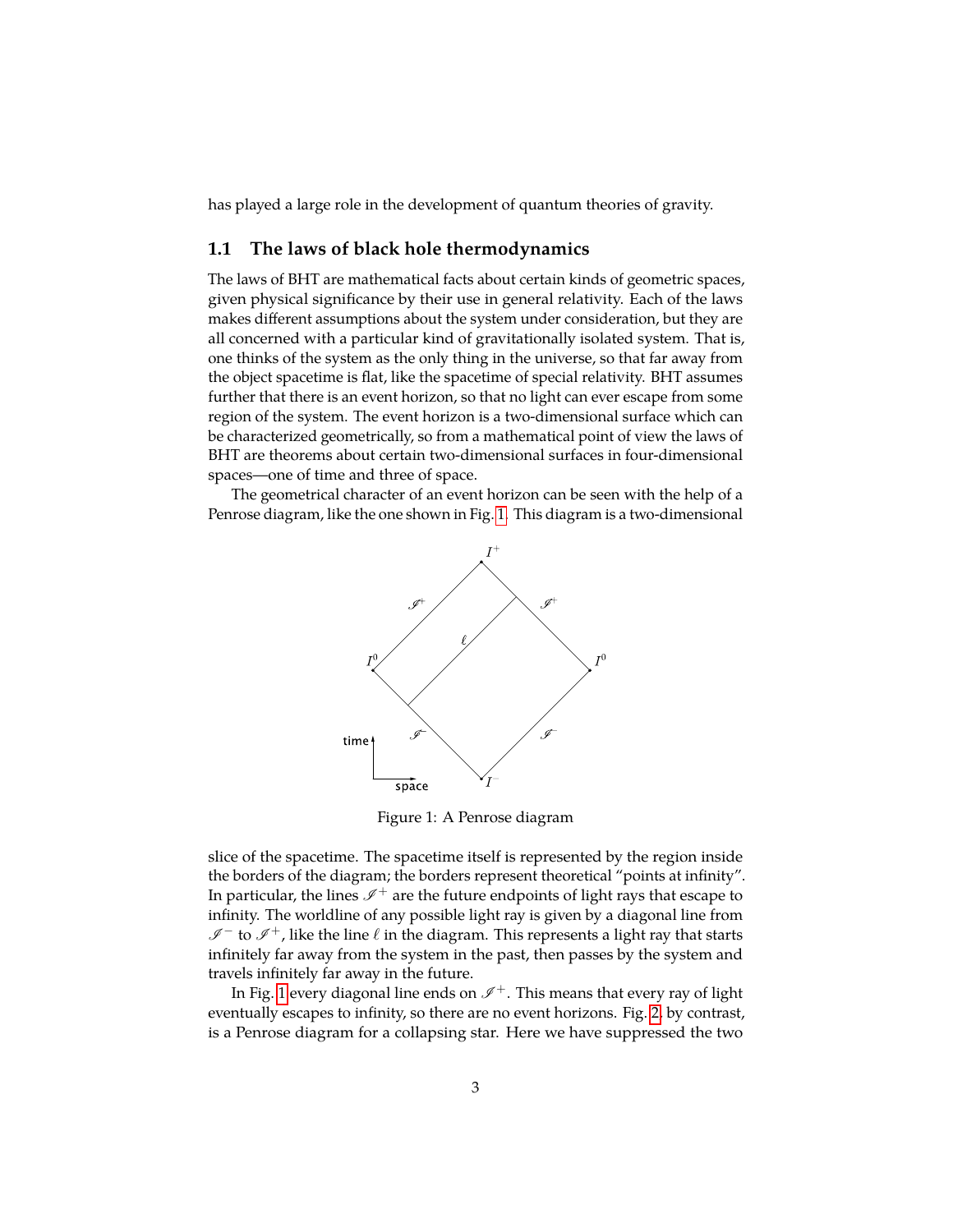<span id="page-3-0"></span>angular spatial coordinates rather than two rectilinear spatial coordinates as in Fig. [1.](#page-2-0) In the far past, at the bottom of the diagram, the star is at rest in the center



Figure 2: A collapsing star

of the spacetime. As time passes and we travel up the diagram, the radiation source powering the star depletes, and the distance from the center of the star to the curved line representing its boundary shrinks. The pressure from gravity eventually overwhelms the star and an event horizon forms at the spacetime point marked in the diagram. A singularity forms, represented by the zig-zag at the top. Some light rays, like  $\ell_1$ , now terminate at the singularity instead of  $I^+$ . So only some light, like  $\ell_2$ , escapes to infinity. In fact, any light that enters the shaded region will terminate at the singularity. So the shaded region is the black hole region, and the border of the black hole region, marked by a dashed line, is the event horizon. Since we can describe it geometrically, we can apply the tools of differential geometry to make predictions about it.

The event horizon at a fixed time is (topologically) a sphere with a welldefined area. The Second Law of BHT says that this area will not decrease in any physical process—analogous to entropy's nondecreasing nature in thermodynamics. In this context, a process is "physical" if it satisfies two conditions: the null energy condition and the cosmic censorship hypothesis. The first of these can be interpreted as an assumption about matter. Roughly, it says that gravity is attractive; two infinitesimally close light rays subject only to gravita-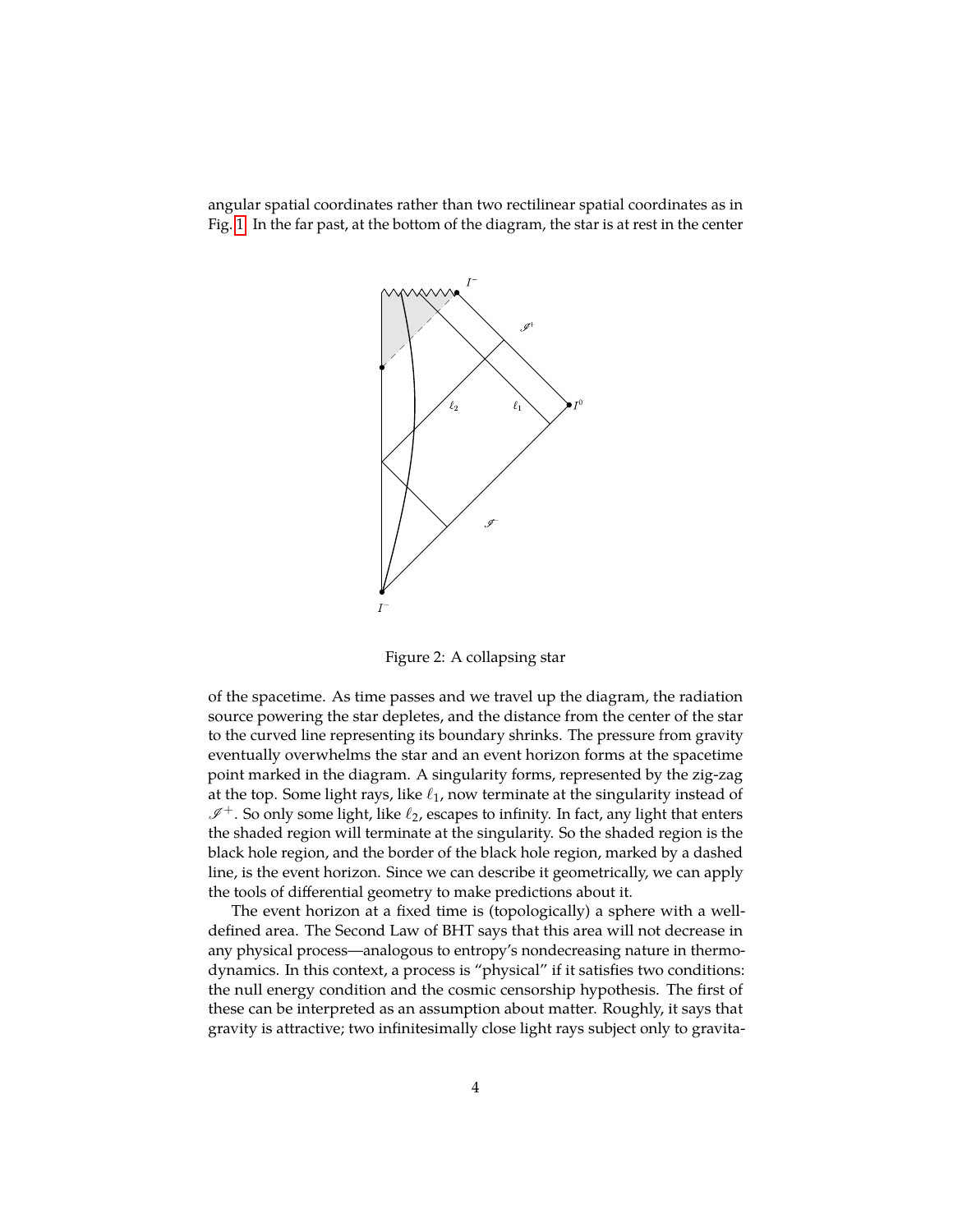tional forces will be drawn toward one another. The second condition is a form of determinism. It asserts that the only singularities in spacetime are hidden behind event horizons. There is no telling what will happen near a singularity. If the singularity is safely hidden behind an event horizon, then nothing that happens there can affect the spacetime outside. The first proof of the Second Law was published by Hawking in [1971.](#page-23-0) The proof is a *reductio*: supposing that the event horizon shrinks, it follows from the null energy condition that light near the event horizon will be focused into a point outside the black hole. Focusing all this light into one point results in a singularity as the light beams collide. But by the cosmic censorship condition, this is not allowed. So the event horizon cannot shrink.

The discussion to this point has been essentially global. In order to identify the black hole region, and hence the event horizon, we have to know what happens infinitely far in the future and in space. This is counterintuitive. The picture of a collapsing star alone in the universe seems entirely local: the star shrinks until an event horizon forms, then it eventually collapses behind the event horizon, leaving a black hole alone in the universe. Since the radius of the event horizon can be calculated from the properties of the star, and we know where the star collapsed, we should be able to find the event horizon any time after it forms, without looking far into the future.

Like most, this divination rests on a trick. We know what will happen in the future because the black hole is assumed stationary; it may rotate, but it will not otherwise move. Moreover, it is spatially symmetric; either it rotates around an axis of symmetry, or it is a still sphere. A spacetime with these two symmetries is rigidly constrained, so any spacetime ripples far away in the future can be felt throughout the spacetime. This is how we are able to know where the event horizon is shortly after a stellar collapse—the symmetries of the spacetime allow the event horizon to be picked out by local properties. They allow us to say which observers are stationary with respect to the spacetime structure. Outside of the event horizon, stationary observers move through time at a fixed distance from the black hole. Inside, they travel toward its center. Geometrically, these symmetries are represented by Killing vector fields. In the case of stellar collapse, the event horizon is a Killing horizon, which is a surface picked out by the Killing vector fields. A collection of results called the rigidity theorems show that for any stationary black hole, the event horizon will also be a Killing horizon. These theorems tie the global characterization of the event horizon to local properties in spacetime and give further geometrical information about the surfaces we're interested in.

The rest of the laws of BHT are theorems about Killing horizons in stationary spacetimes. The Zeroth Law of thermodynamics implies that temperature is constant everywhere in a body in equilibrium. The Zeroth Law of BHT states that the surface gravity of a Killing horizon is constant everywhere on the horizon. Physically, the surface gravity *κ* can be characterized by the following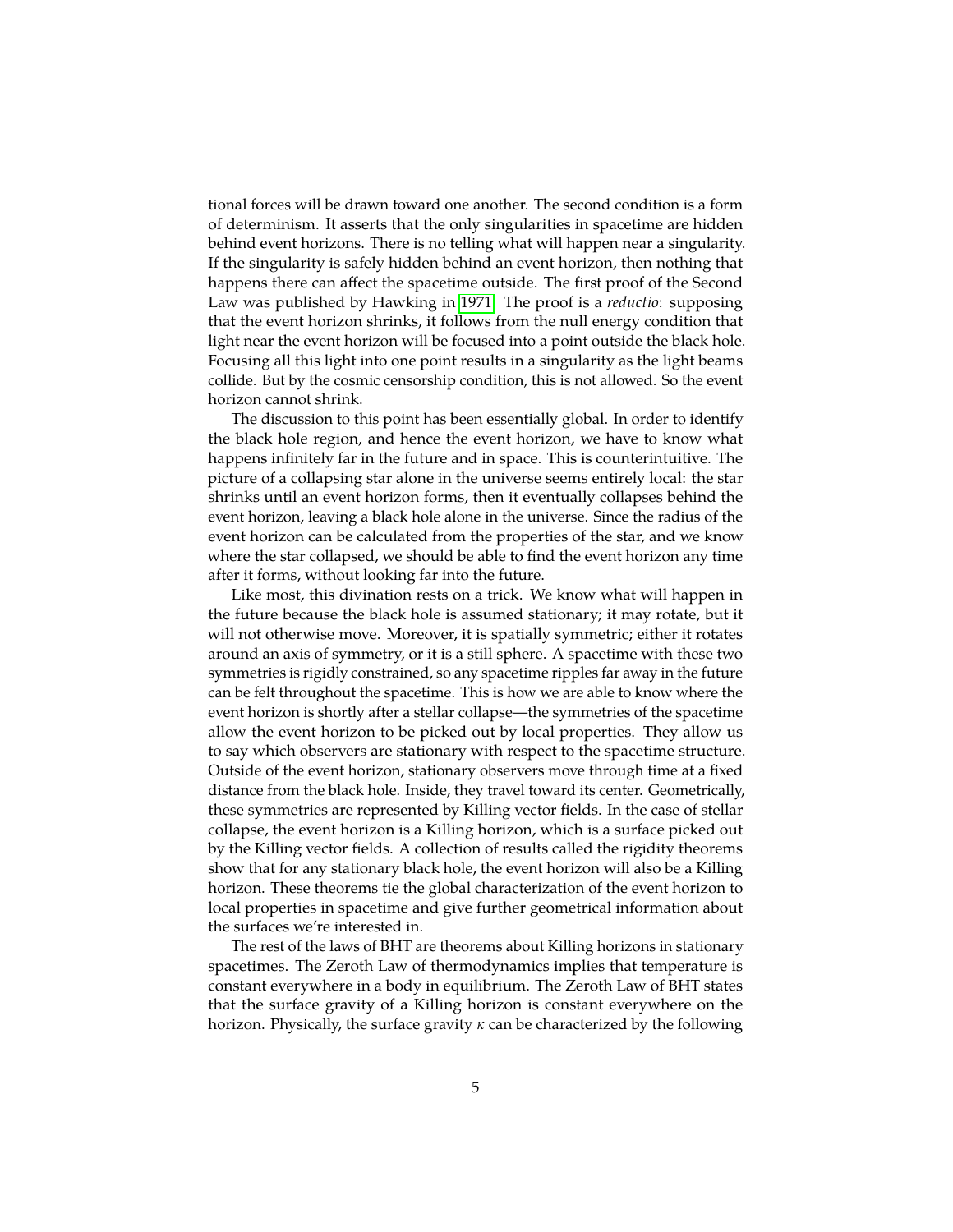experiment. Suppose that you are a stationary observer far from the Killing horizon. Attaching a rope to a box of mass *m*, you lower the box toward the black hole until it is on the event horizon and keep it stationary there. The box will feel two counteracting forces, from you and the black hole, and because it is stationary these forces will cancel out. Numerically, it feels you applying a force with magnitude *mκ*. In Newtonian gravity, a body with mass *m* lowered to a spherical object feels a gravitational force of magnitude *mg*, where the gravitational acceleration *g* depends only on the mass of the spherical object. So, *κ* is naturally interpreted as the gravitational acceleration felt by a body at the event horizon.<sup>[1](#page-5-0)</sup>

The Third Law of BHT is also an analogy between temperature and surface gravity, but it has a rather different status from the other laws in the analogy. The Third Law of thermodynamics states that the entropy of a system approaches a universal constant as its temperature approaches absolute zero. The analogous claim fails in BHT—a black hole with vanishing surface gravity may have any area. However, it is a consequence of the Third Law of thermodynamics that no finite series of operations may reduce a system to zero temperature. [Bardeen](#page-22-0) [et al.](#page-22-0) [\(1973\)](#page-22-0) offered the analogous claim as the Third Law of BHT: no finite series of operations may reduce the surface gravity of a black hole to zero. Unlike the other laws, [Bardeen et al.](#page-22-0) did not offer a proof of this Third Law, only giving plausibility arguments. By and large, the Third Law has second-class status. But since it is a problematic law even in the thermodynamic context, finding an adequate statement and proof of its counterpart in BHT has attracted less attention than the other laws.

Finally, the First Law of thermodynamics is a statement of conservation of energy for thermodynamic systems. In any thermodynamic process, the change in a system's internal energy is given by the difference between heat added to the system and work produced by the system. If the system is in equilibrium, then its thermodynamic state can be characterized by a collection of intensive quantities: the temperature  $T$ , the pressure  $p$ , the rotational velocity  $\Omega$ , and others. Assuming the Second Law, the First Law of thermodynamics for equilibrium systems may be expressed as the Gibbs relation, which gives the change in internal energy *U* in terms of these intensive quantities and their extensive partners

$$
dU = T dS + p dV + \Omega dJ + \phi dQ
$$

Here *S* is the entropy of the system, *V* its volume, *J* its angular momentum, *φ* its electric potential, and *Q* its charge. If the system has further intensive properties, like charge or chemical potentials, these have their own extensive partners and contribute further terms to the Gibbs relation. Note the assumptions required to obtain this relation. First, the system was assumed to be in equilibrium. We

<span id="page-5-0"></span><sup>&</sup>lt;sup>1</sup>The Zeroth Law has many proofs, but perhaps the most general is by [Kay and Wald](#page-24-2) [\(1991\)](#page-24-2).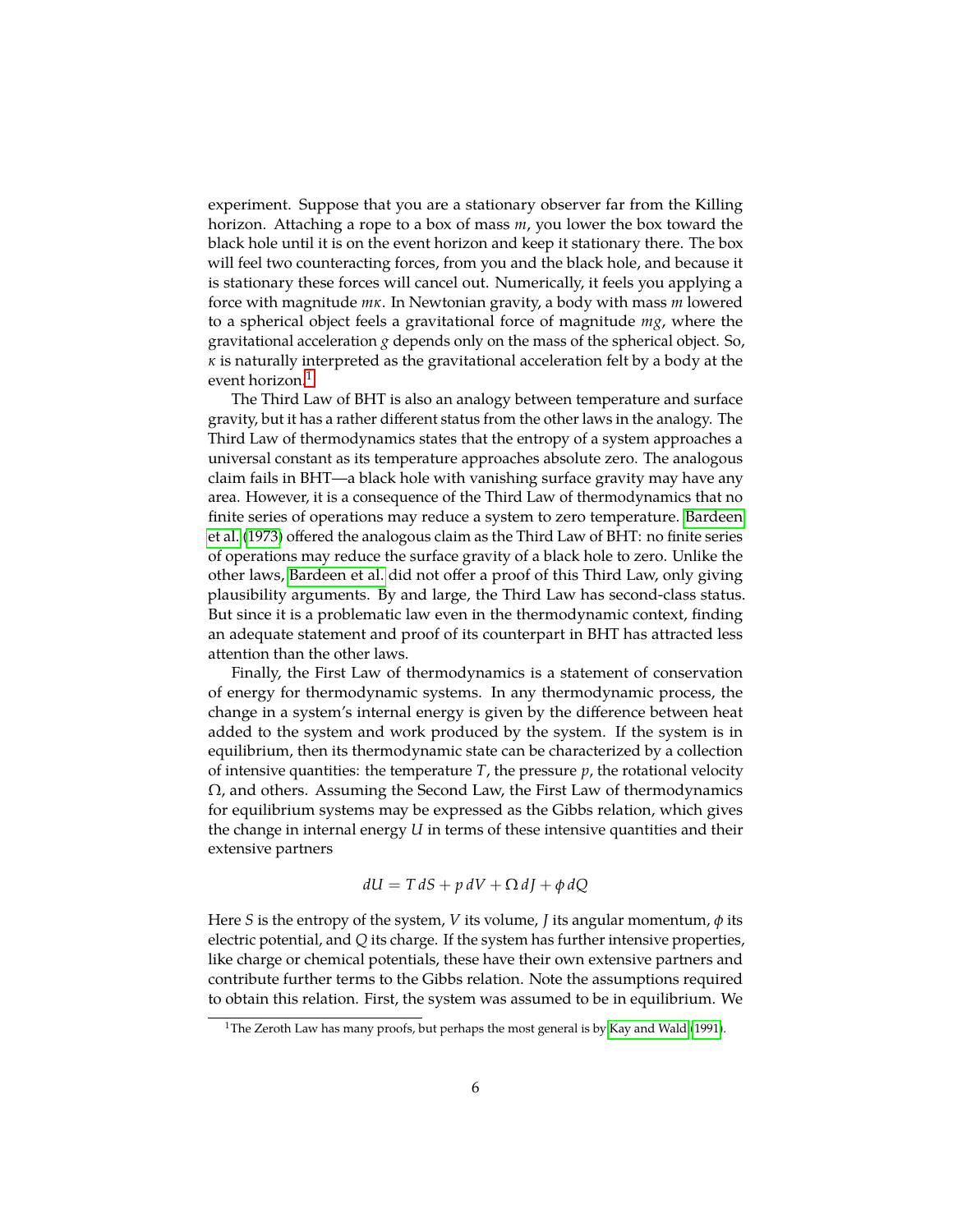then had to assume the Zeroth Law of thermodynamics to count *T* an intensive quantity and the Second Law of thermodynamics to write the quantity of heat added to the system as *T dS*.

Like thermodynamic systems in equilibrium, stationary charged black holes can be characterized by a handful of parameters: their mass, angular momentum, and electromagnetic charge. In other words, black holes have no "hair" that can be styled to distinguish two with the same mass, area, etc.<sup>[2](#page-6-0)</sup> The First Law of BHT states that changes in the mass *M* of a neutral black hole are related to changes in the area *A* and angular momentum *J* as

$$
\delta M = \frac{1}{8\pi} \kappa \delta A + \Omega \delta J + \phi \delta Q
$$

where *κ* is the surface gravity, Ω the angular velocity, and *Q* the charge of the black hole, and  $\phi$  is the value of the electromagnetic potential on the horizon, which is constant. Taking *M* to be the analogue of internal energy and *A* the analogue of entropy, this equation is analogous to the Gibbs relation. Like the Gibbs relation, the First Law of BHT assumes that the system is in equilibrium, namely, stationary. Also like the Gibbs relation, derivations of the First Law of BHT assume that the surface gravity is constant over the body—in this case, the event horizon. As always, the proof of the First Law of BHT is a theorem of differential geometry, and the quantities involved are geometric invariants associated with the symmetries of the spacetime. Unlike the other laws of BHT, however, the proof of the First Law does not require any assumptions about the matter—at least not directly. Because the Zeroth Law is assumed in the derivation of the first, and some proofs of the Zeroth Law rely on an energy condition, the First Law would inherit this dependence.

In sum, the laws of BHT are four geometric facts about spacetimes with black holes that satisfy cosmic censorship and some energy condition. The surface gravity *κ* is analogous to temperature: it is constant on the horizon, cannot be reduced to zero by a finite process, and multiplies the analogue of entropy in the First Law. The area of the event horizon plays entropy's role in the First Law and is time-asymmetric. And generally, as evinced by the First Law, black hole mechanics can be described by the evolution of just a handful of macroscopic quantities, just like phenomenological thermodynamics.<sup>[3](#page-6-1)</sup>

#### **1.2 Generalized entropy, quantum effects, and holography**

There is certainly some degree of formal similarity between thermodynamics and black hole mechanics. Two reasons are taken to push this beyond mathematical coincidence. First, attempts to salvage the thermodynamic Second Law when

<span id="page-6-0"></span><sup>&</sup>lt;sup>2</sup>This is established by the no-hair theorems. Note that this is no longer true when one introduces Yang-Mills fields other than the electromagnetic field. See [Chrusciel et al.](#page-23-1) [\(2012\)](#page-23-1).

<span id="page-6-1"></span> $3$ For fuller accounts of BHT see [Wald](#page-24-1) [\(2001\)](#page-24-3), Wald [\(1994,](#page-24-1) ch. 6), and [Heusler](#page-23-2) [\(1996,](#page-23-2) ch. 7).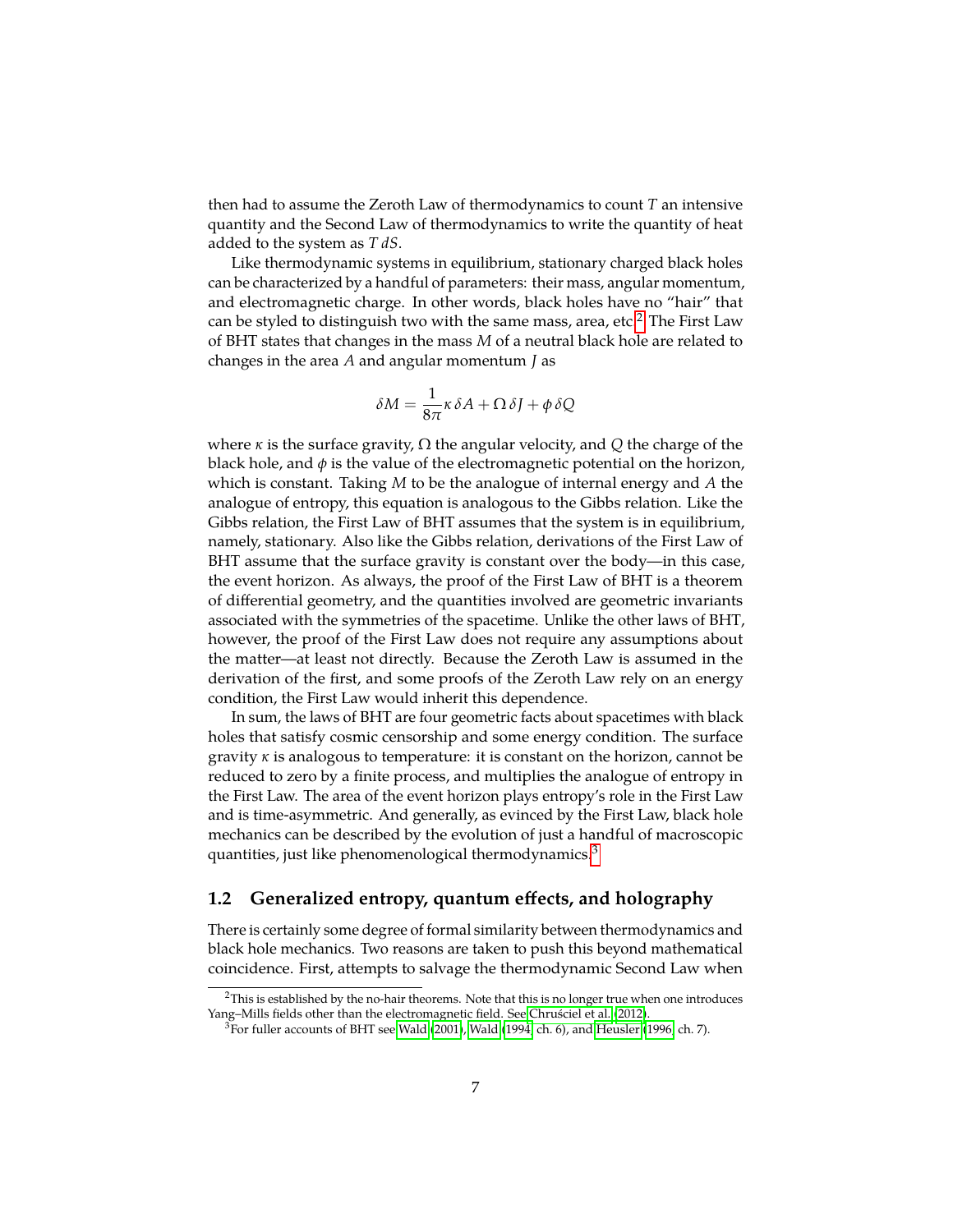dealing with black hole phenomena led to the conjecture that thermodynamic entropy can be converted into black hole area, giving a Generalized Second Law. Second, quantum effects near the black hole horizon suggest that the black hole radiates like a blackbody with temperature proportional to the surface gravity. These results suggest that the surface gravity and area of the black hole really can be considered the physical temperature and entropy. And this motivates a search for a statistical mechanical underpinning for black hole entropy.

[Bardeen et al.](#page-22-0) famously questioned the analogy. They argued that the temperature of a black hole must be absolute zero, because it is a perfect absorber. If any thermodynamic system is brought near a black hole, it will radiate some of its heat into the black hole—yet the black hole cannot transfer any heat to the thermodynamic system. Since heat will flow from any system to a black hole and never the reverse, the effective temperature of a black hole is absolute zero, independent of its surface gravity, which may be any value. [Bardeen et al.](#page-22-0) further argue that black holes transcend the Second Law of thermodynamics. Because a black hole is effectively at absolute zero, dumping in a box of entropy will not change the black hole. They do not say what they mean by "transcend", but [Bekenstein](#page-22-1) [\(1972\)](#page-22-1) explains it in epistemic terms. If an external observer tosses a box of entropy into a black hole without changing the black hole's parameters, then there will be no difference in external observables before and after the box is sent through the event horizon. This means that the external observer "cannot exclude the possibility that the total entropy of the universe may have decreased" [\(1972,](#page-22-1) 737). Additionally, if one only accounts for the exterior of the black hole, then it is possible to convert heat into work with perfect efficiency via a "Geroch process."<sup>[4](#page-7-0)</sup> Lower a box of mass to the event horizon, extracting work from it. When it reaches the black hole, allow some mass to radiate away. From a distance, the gravitational potential energy of the box vanishes at the event horizon, so this radiation makes no difference to the energy of the box. Drawing the box back up will take some work, but less than the work extracted while lowering it to the event horizon. At the completion of this cycle, the only difference outside the black hole is that mass has been converted to work at perfect efficiency. Since the interior of the black hole is off the books, this is apparently a perpetual motion machine of the second kind, a violation of the Second Law.

These considerations led [Bekenstein](#page-22-1) to formulate the Generalized Second Law, which says that the total generalized entropy of the universe never decreases. Generalized entropy includes both the usual thermodynamic entropy in the exterior region and black hole entropy, which is proportional to the area of the black hole. If the Generalized Second Law holds, then whatever entropy is "lost" to the interior of the black hole will be compensated by an increase in the area of the black hole. This also prevents the Geroch process from violating the

<span id="page-7-0"></span> $4$ This argument is due to Geroch, who gave it during the question-and-answer session of a colloquium he gave at Princeton.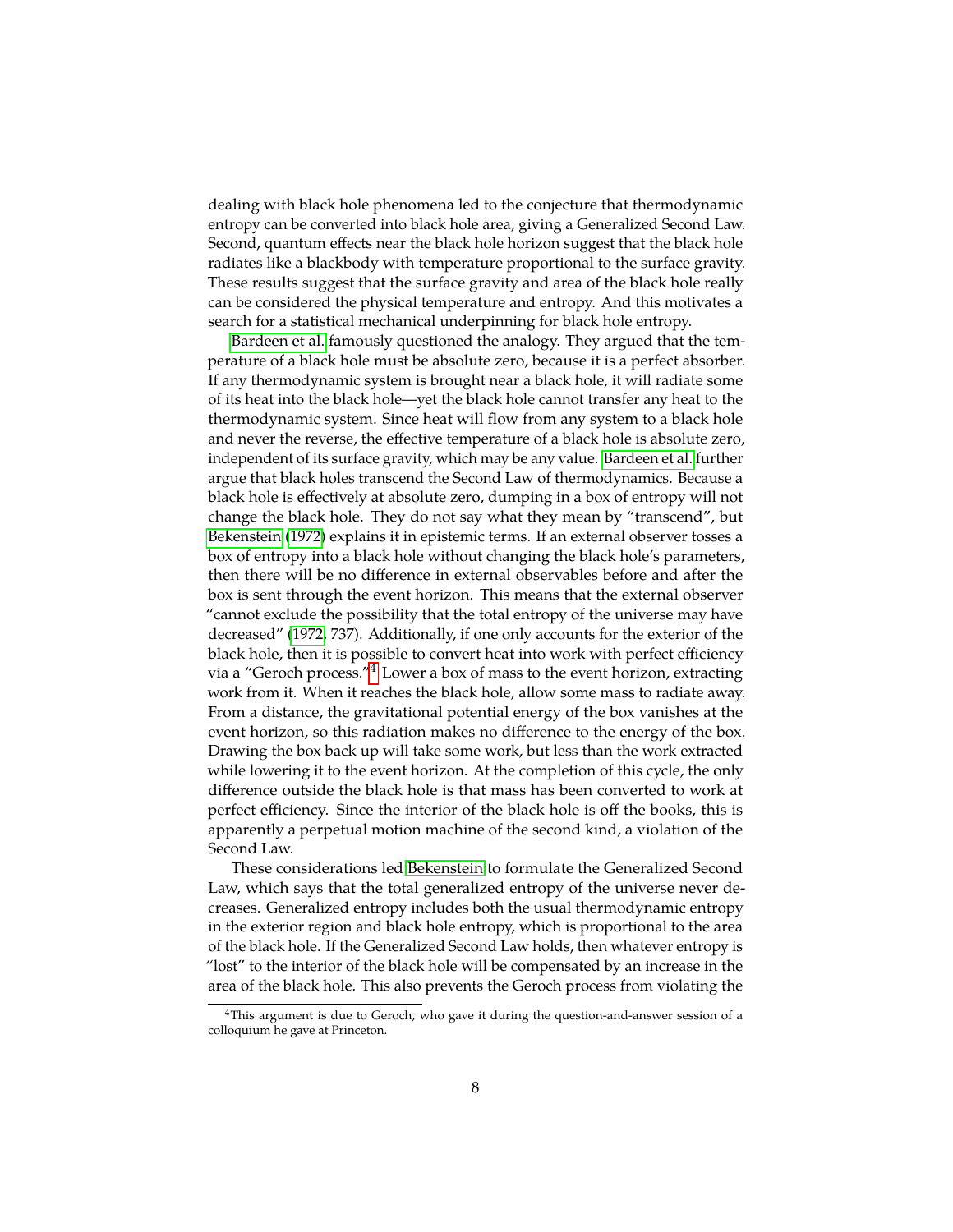Second Law: when one lowers the box toward the black hole, the gravitational interactions between the box and the black hole will cause the area of the horizon to increase.

Establishing the Generalized Second Law has proven difficult.<sup>[5](#page-8-0)</sup> In fact, it is easily violated. Consider some system with very small mass and very large entropy. Dropping it into the black hole will only increase its area by a very small amount, by the First Law of BHT, but the thermodynamic entropy in the exterior region will greatly decrease. To block this counterexample (and for no other reason), [Bekenstein](#page-23-3) [\(1981\)](#page-23-3) proposed that the entropy of any system must be bounded by the surface area of the system. Such a bound would prevent counterexamples along the lines of the Geroch process, but it does not appear to be sufficient for establishing the Generalized Second Law.

A further thermodynamic analogy lurks in the quantum realm. In 1974, [Hawking](#page-23-4) argued that a black hole appears to radiate like a blackbody with temperature *κ*/2*π*. Intuitively, the picture is this: near the event horizon, particleantiparticle pairs are created by fluctuations of the quantum field. One of these pairs passes through the event horizon and is ignored, the other radiates away to infinity. The relative frequency of particle creation depends on the energy of the created particles, and this depends on the background geometry. The particles that make it to infinity replicate radiation from a blackbody at the Hawking temperature.<sup>[6](#page-8-1)</sup>

Bekenstein's arguments and Hawking radiation are taken to show that the analogy between the laws of thermodynamics and the laws of BHT is more than formal. If this is true, it suggests a natural research program. In the late nineteenth century, phenomenological thermodynamics was theoretically reduced to the statistical mechanics of some microphysical degrees of freedom. If the laws of BHT are the laws of phenomenological thermodynamics, and the laws of phenomenological thermodynamics really are reducible to the statistical mechanics of microphysical degrees of freedom, then so are the laws of BHT. In 1996, [Strominger and Vafa](#page-24-4) calculated the entropy of a limited class of black holes by counting string-theoretic microstates, finding agreement with the entropy of BHT. This calculation is a feather in string theory's cap, and other quantum theories of gravity are tasked with replicating it in their own frameworks. So the analogy of BHT plays a crucial role in judging the success of physical theories that look to reconcile quantum mechanics and gravitation.

Combining Bekenstein's and Hawking's proposals leads to another puzzle. According to Bekenstein's entropy bound and its descendants, both kinds of generalized entropy are bounded by surface area—black hole entropy because it is proportional to the area, and thermodynamic entropy by fiat. However, the entropy of a quantum-mechanical system is proportional to its volume. If BHT is an expression of the quantum character of black holes, as Hawking's

<span id="page-8-0"></span><sup>&</sup>lt;sup>5</sup>For a review of attempts and their shortcomings, see [Wall](#page-24-5) [\(2009\)](#page-24-5).

<span id="page-8-1"></span><sup>&</sup>lt;sup>6</sup>The problematic particle-talk of this heuristic story can be eliminated; see [Wald](#page-24-1) [\(1994,](#page-24-1)  $\S7.1$ ).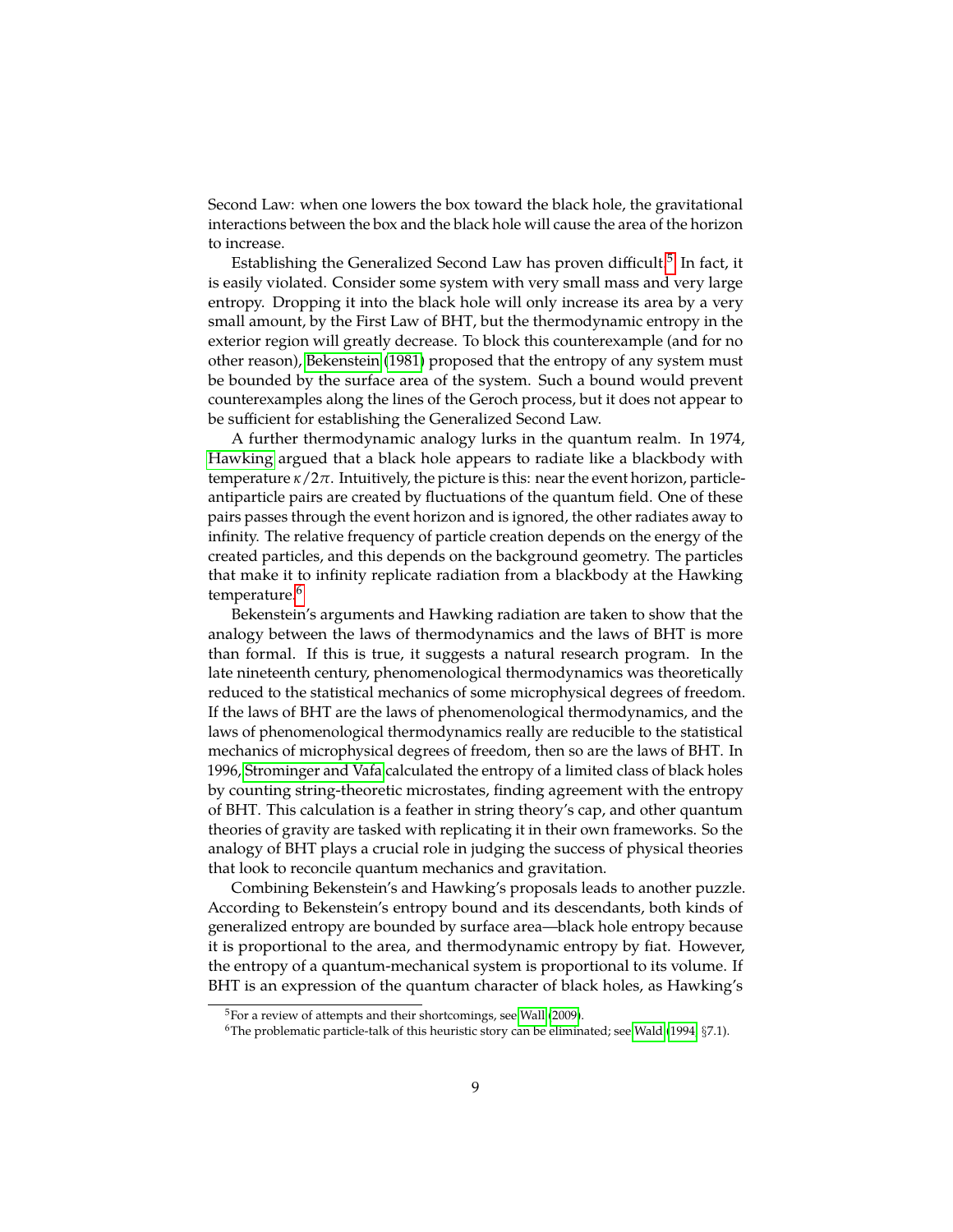argument suggests, then the volume of the black hole as a quantum system must be its area. These can't both be right if there are three dimensions of space, so one apparently has to go.

The popular response is instead to hold fast to the analogy, concluding that BHT teaches us that the world has fewer dimensions than we thought; it is a kind of "hologram" [\(Bousso, 2002\)](#page-23-5). The degrees of freedom in some region live on the surface bounding it, and the physics in the region is "projected" from the surface, much like a hologram is a three-dimensional projection of two-dimensional data. So, starting from BHT one infers that space and time are not fundamental. It is no exaggeration to say that the analogy underlying BHT is regarded as the most important clue we have to a theory of quantum gravity, and the holographic principle as one of the best cases to build on this clue.

## **2 Analogies and Thermodynamics**

Analogies can be strong or weak, and arguments based on them correspondingly good or fallacious. Any two objects are similar and dissimilar in an infinity of ways. What matters is relevant similarity, and relevance is in part determined by background information and context. The reliance on relevance entails that the difference between good and bad analogies is inherently a bit fuzzy. But in science we typically have a pretty good sense of similarity because we enjoy a lot of background information. The wave equation is ubiquitous in physics, but we don't try to identify everything that obeys it: quantum fields aren't little masses on Hookean springs, even if it's sometimes useful to think like this.

Thermodynamic analogies can be found throughout science. Some are strong, some weak. Interesting analogies exist, for instance, between thermodynamics, on the one hand, and electricity, acoustics, and mechanics, on the other.<sup>[7](#page-9-0)</sup> Take electricity. Let current play the role of heat flow and voltage play the role of temperature difference. Then definitions of charge and power straightforwardly have counterparts in heat and thermodynamic power, respectively, and a host of electrical laws, e.g., Kirchhoff's Current and Loop Laws, hence share close formal features with famous thermodynamic identities. Similar claims can be made for acoustics and mechanics. Here, given background knowledge, the superficiality of the similarity, and disanalogies when one peers closely, no one understands all of these identities holding due to some grand thermodynamic principle at work.

Outside physics one finds thermodynamic analogies in economics, finance, ecology, and more. Thermoeconomics is a good cautionary example. The economist [Fisher](#page-23-6) [\(1892\)](#page-23-6), whose advisor was none other than J. Willard Gibbs, sought a kind of parallelism between economics and thermodynamics. On its face, the similar role of equilibrium in the two theories invites such speculation,

<span id="page-9-0"></span><sup>&</sup>lt;sup>7</sup>For a discussion of many such analogies, see [Karnopp et al., 1990.](#page-23-7)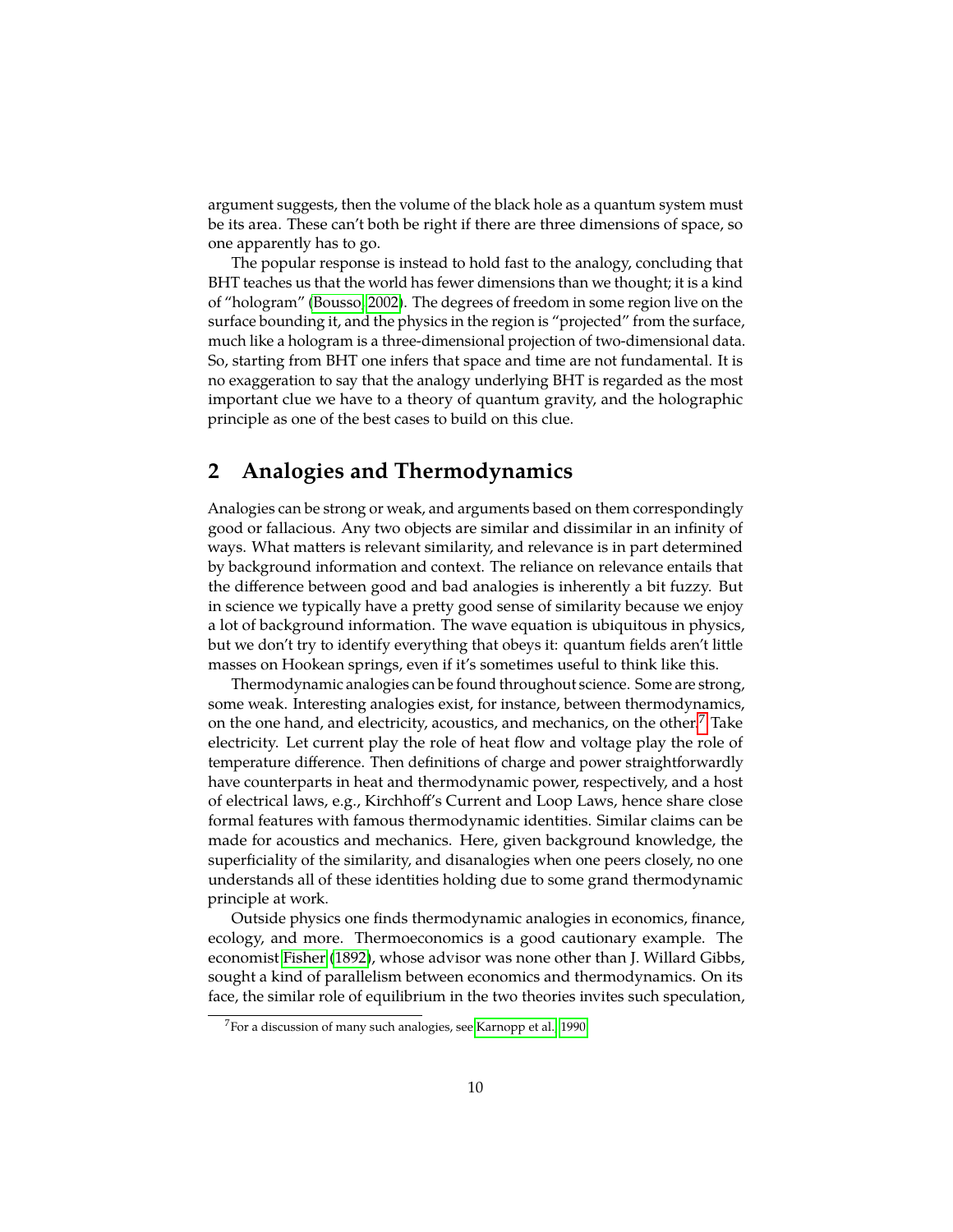and the early twentieth century saw many attempts to develop economics as a thermodynamic theory (as opposed to economics merely taking into account thermodynamic processes, as it should). While some researchers continue pressing the analogy, probably most economists now agree that the search is no longer worth pursuing. Any isomorphism between economics and physics is merely a coincidence or due to using similar mathematical tools. Here we have a set of functional relationships, many of which parallel the thermodynamic laws, but where the disanalogies eventually stood out, the lack of a common mechanism was plain, and the absence of fruit borne became an obstacle.

BHT could turn out like thermoeconomics. Currently there is no consensus on a common "statistical mechanical" underpinning of the Generalized Second Law, so there may be no common mechanism at all. That is a major concern. We don't wish to focus on this possible disanalogy, important though it may be. Rather, we want to direct attention to the prior question of whether the analogy that motivates the search for a statistical mechanical explanation is really all that tight.

# **3 Pale Shadows of Thermodynamic Laws: The Zeroth Law and Equilibrium**

As we saw, under mild assumptions, one can prove that the surface gravity *κ* will be constant on the event horizon of a black hole. BHT takes *κ*/2*π*'s constancy over the event horizon to be the counterpart of the thermodynamic Zeroth Law.

No thermodynamicist, however, would regard mere constancy of a quantity to express the Zeroth Law. The Zeroth Law is a foundational piece of the theory's edifice. It does not primarily claim that temperature in equilibrium is constant. The Law is commonly expressed as stating that thermal equilibrium is transitive: that if a system *A* is in equilibrium with a system *B*, and *B* with *C*, then *A* is in thermal equilibrium with *C*. But even this proposition undersells the Law. If we peer under the hood we see that the claim of transitivity presupposes an awful lot. In particular, it assumes at least

- (a) that there is a such a state as thermal equilibrium,
- (b) that systems will spontaneously approach this state—sometimes called the Minus First Law [\(Brown and Uffink, 2001\)](#page-23-8),
- (c) that the 'equilibrium with' relation exists, and
- (d) that this relation is transitive.

The Zeroth Law in fact sets up the equilibrium state space for the theory, asserts a general tendency toward these states, and then imposes a structural relationship amongst these states. With all of these assumptions in place one can then prove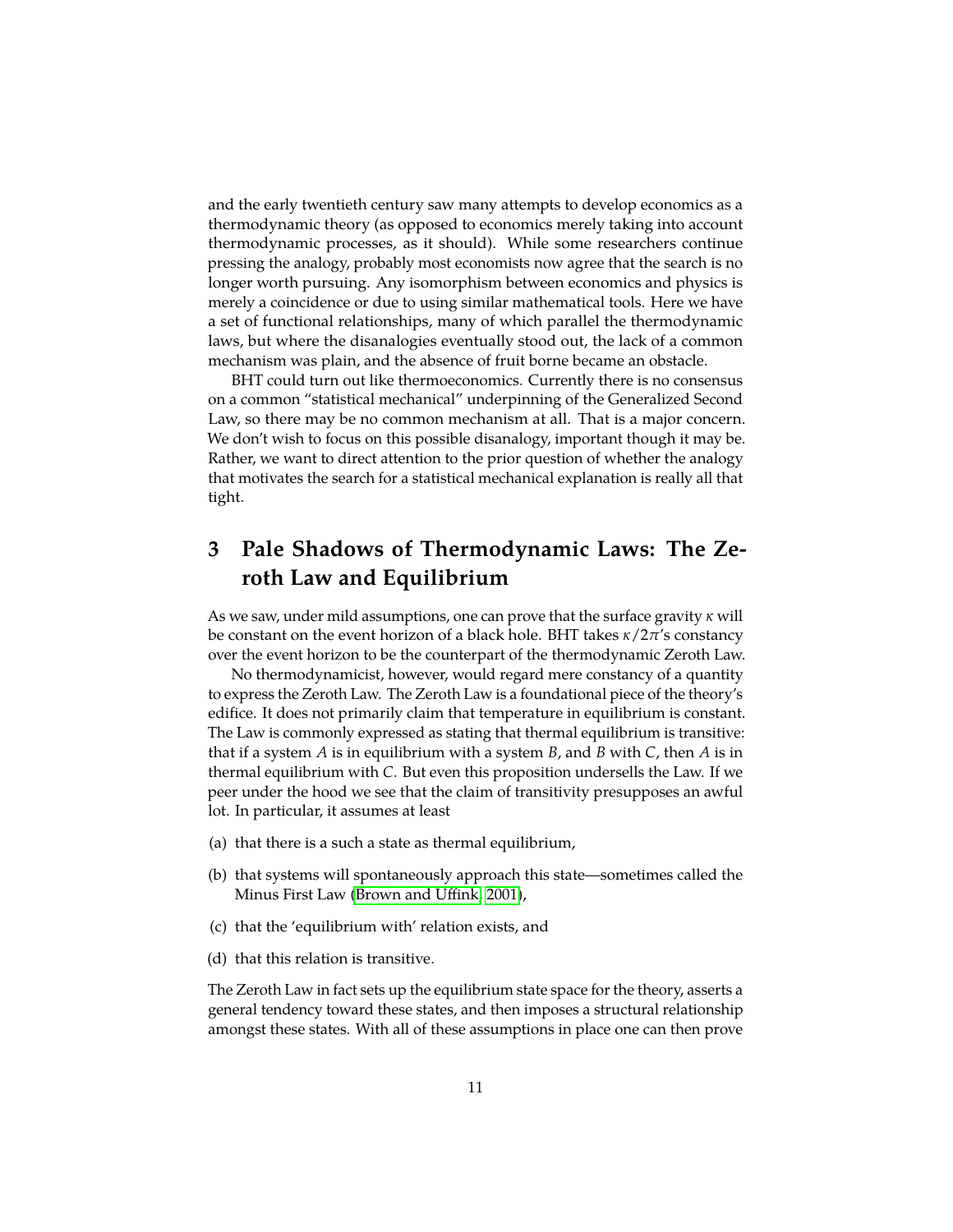that there must exist a state function having the same value for all systems that are in thermodynamic equilibrium with each other. This state function then allows the creation of an empirical temperature scale. From the intensive nature of temperature, it is also possible to prove that a system in equilibrium has parts that are mutually in equilibrium, and hence enjoy the same empirical temperature.

The claim that we find the Zeroth Law in *κ*'s constancy therefore seems a bold one. At best it mistakes a consequence of the Zeroth Law for the law itself. We have a counterpart of the Zeroth Law only if we replace the real thing with an impoverished, hollowed out version of the real law. The Zeroth Law has analogies everywhere if this version counts.

The reader may respond by trying to find BHT counterparts for the real Zeroth Law. This is an important project if the analogy is to be a strong one. After all, as indicated above, the Zeroth Law is really foundational in thermodynamics, not something to be confused with mere constancy of a function. The state space and fundamental concepts all hang on it.

A natural place to begin would be with thermal equilibrium. In BHT one commonly finds the claim that stationarity plays the role of thermal equilibrium. Stationary spacetimes have the nice property that the vacuum region outside a stationary black hole has a Kerr–Newman geometry. Thus, reminiscent of thermodynamic equilibrium, the vacuum region is given by a few numbers: the mass, angular momentum, and electromagnetic charges. Everything else of interest is swallowed up by the black hole. Furthermore, although there is no proof here, one often assumes that after a body has collapsed, eventually it will "settle down" to a stationary state.

Perhaps we have found analogues of (a) and (b)? No doubt this judgement will be based on holistic considerations, ones considering whether stationarity plays anything like the same role equilibrium does in thermodynamics. In that science, for instance, isolated systems in equilibrium minimize their internal energy. Is the BHT counterpart of internal energy, the mass, minimized when isolated systems are stationary? It's not clear what that even means. So there are many questions that would need to be answered before we agree that counterparts of (a) and (b) have been achieved.

Even if we ignore all that, we submit that a significant and fundamental disanalogy will persist: there is no 'equilibrium with' relation in BHT. Without this relation, one will never get anything like the Zeroth Law (it will leave out (c) and (d)), nor will one recover much of thermodynamics (because most of it rests on assumptions made in the Zeroth Law). The point is very simple. One iron bar can be in equilibrium with another iron bar. Can one black hole be in equilibrium with another black hole? What is the counterpart of 'equilibrium with'? Suppose equilibrium is identified with stationarity. Then the counterpart is one black hole being in the 'stationary with' relation with another. Does that make sense? Certainly not if the thermodynamic system is the whole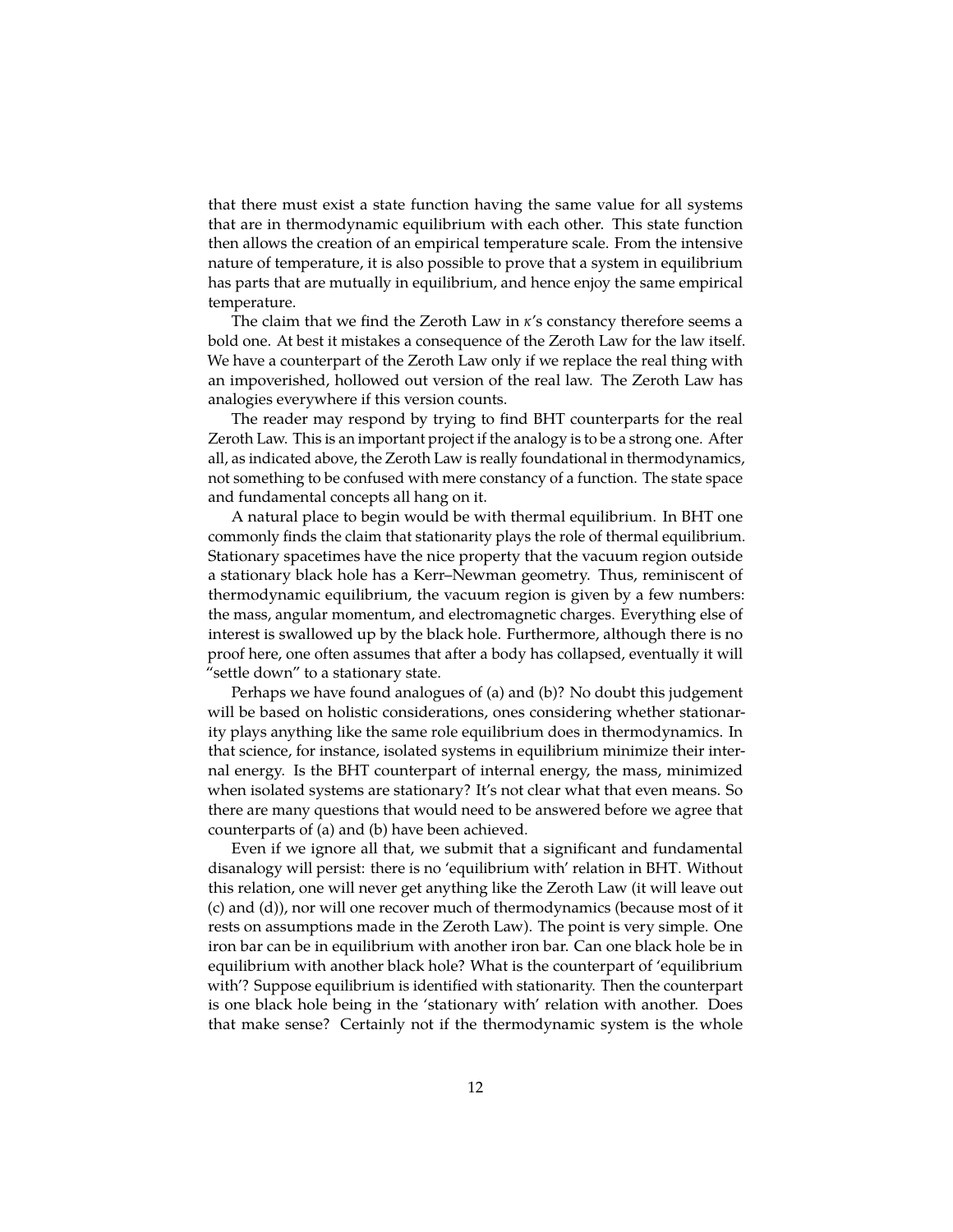spacetime. Nor is it clear what this means on any "local" understanding of BHT. Maybe we can evade this worry by relying on the intensivity of temperature? In thermodynamics we can take one iron bar in equilibrium and mentally divide it into two subsystems, each with the same temperature. Because temperature doesn't depend upon the "amount of stuff" (i.e., is intensive), we can do this kind of division without ascribing different temperature values to the subsystems. Here too we get nonsense. The black hole counterpart is dividing the black hole in two and regarding each as having the same surface gravity. If we could overcome this, still we face the fact that the surface gravity is not intensive (discussed below).

Although we've focused on the Zeroth Law, that is only because it is foundational and first. Worries could be raised about all the laws of BHT. Here, quickly, are a few other disanalogies:

- The First Law of thermodynamics asserts that a function of state, internal energy, exists. Internal energy in thermodynamics is distinct from total energy, but in BHT it is identified with total energy, and ultimately, total mass. And the lack of a local notion of energy in general relativity can only compound trouble.
- Suppose we can make sense of two black holes coalescing into one. Then by the area theorem the resulting black hole will have an area larger than the sum of the original two. The black hole entropy thereby increases. But that is so even if the two black holes were originally of the same temperature, i.e., surface gravity, contrary to thermodynamics.
- The volume is important in many thermodynamic relationships, e.g., the ideal gas law. It is of course definitionally tied for a cube with sides of length *l* to be *l* × area. Area is proportional to black hole entropy. This relationship forces awkward questions. Can we substitute black hole entropy wherever we find  $l \times$  area (i.e., volume) in thermodynamic laws? That will make a mess of any thermodynamic relationship that includes volume as a variable, such as the ideal gas law. Or do we claim that volume is not the counterpart of volume in BHT? Neither option is attractive.
- Peter Landsberg once called the fact that thermodynamic variables sort themselves into such a neat set of relationships between the intensive and extensive variables the "fourth law" of thermodynamics [\(1978\)](#page-24-6) . Loosely put, extensive variables are variables that scale with the amount of stuff in a system or its size, whereas intensive variables are independent of the amount of stuff or size of a system. Entropy and internal energy are famously extensive. Double the system and you thereby double the entropy and energy. Temperature, by contrast, is intensive. Double the system and it will still be the same temperature. It's well-known that the scaling of typical thermodynamics systems doesn't even approximately hold in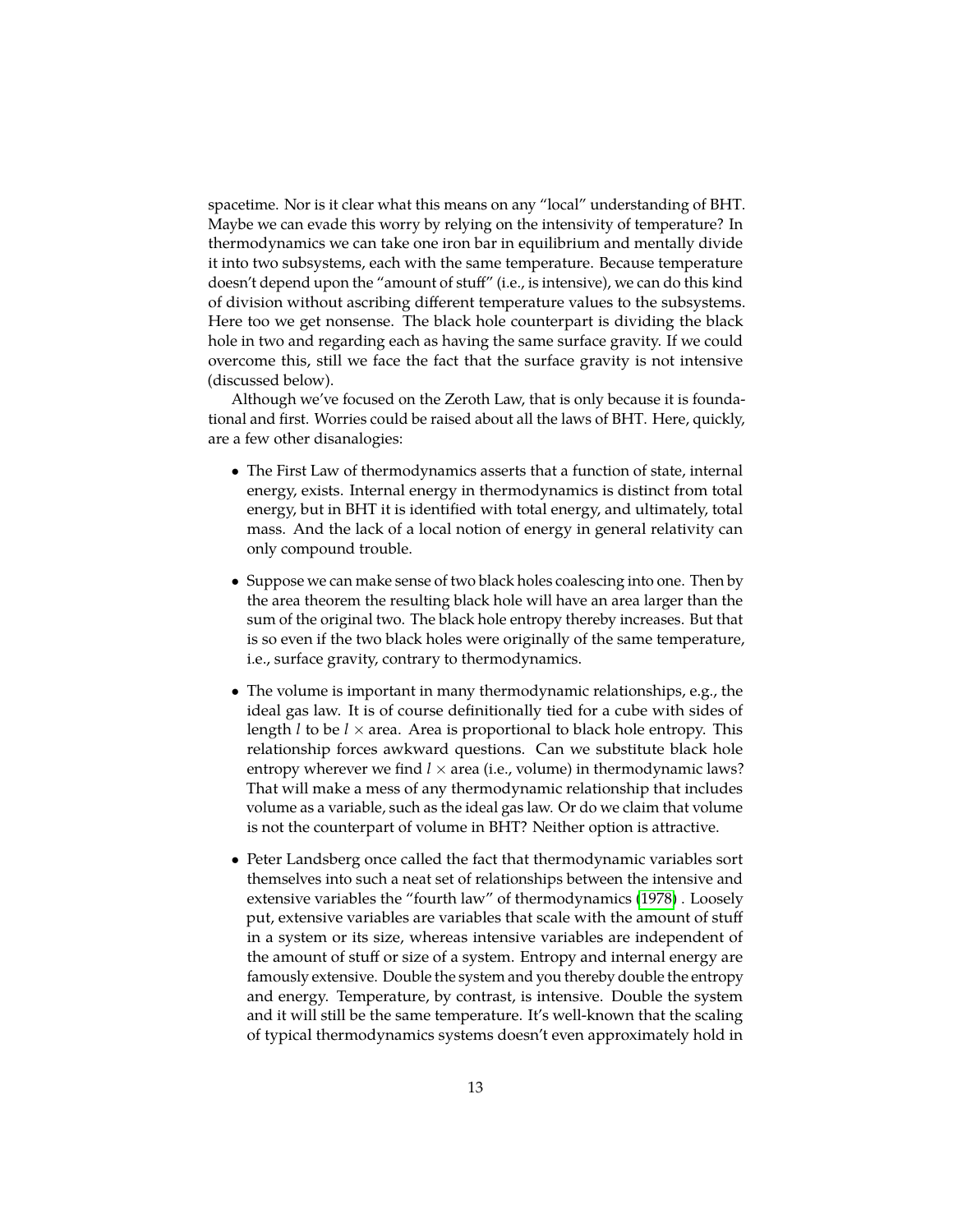BHT and that this has important effects: e.g., the impossibility of deriving the Gibbs-Duhem relation. If we restrict attention to Schwarzschild black holes, now when we double the system, we don't double the entropy, but we do halve the temperature! No less than the most paradigmatic intensive variable, the temperature  $\kappa/2\pi$ , varies inversely with system size. $8$  As the "amount of stuff" changes, nothing is holding steady and all the relationships amongst variables are shifting.

By getting picky or a little deeper into thermodynamics we can find more disanalogies. But there is no need to get picky or deep, as the lack of an 'equilibrium with' relation will always haunt the analogy, insofar as the Zeroth Law sets up the state space and basic concepts of the theory.

### **4 Entropy of What?**

The previous point focused on whether the analogy is all that strong. Here we focus on a fundamental tension in the analogy itself (see also [Corichi and](#page-23-9) [Sudarsky, 2002\)](#page-23-9). If the laws of BHT are the laws of thermodynamics, then they must describe the behavior of thermodynamic systems. These systems are the bearers of black hole entropy, internal energy, and so on. They must interact with normal thermodynamic systems to obey the Generalized Second Law. But identifying these systems is difficult. On the one hand, BHT defines black holes as regions circumscribed by event horizons. However, event horizons are global beasts and can't be hunted by finite physicists. They are also inadequate to the task of fully working out the BHT analogy. On the other hand, there are no local horizons that can play all of the roles required. Resolving this tension requires giving up some part of BHT. For example, the reasoning behind [Bekenstein'](#page-23-3)s Generalized Second Law applies only to global event horizons, but Hawking radiation is a local phenomenon. Sticking to the global definition means rampant nonlocality, and moving to a local horizon means keeping only a fragment of the already distorted thermodynamic analogy.

On the most intuitive picture, the thermodynamic system of BHT is, or is bounded by, an event horizon. Event horizons are intrinsically global. In §[1.1,](#page-2-1) we made the move to local considerations like the surface gravity and Killing horizons by restricting attention to a special class of symmetric spacetimes. For general black hole spacetimes, identifying a black hole region requires knowing what happens infinitely far in space and time:

The location of the event horizon, or even its existence, is known only after the universe has ended, or, depending on one's religious beliefs, to the gods looking down on space-time as a vast Penrose

<span id="page-13-0"></span> $8$ Classical self-gravitation introduces many subtleties regarding scaling (see [Callender, 2011\)](#page-23-10); even so, the scaling here is not analogous.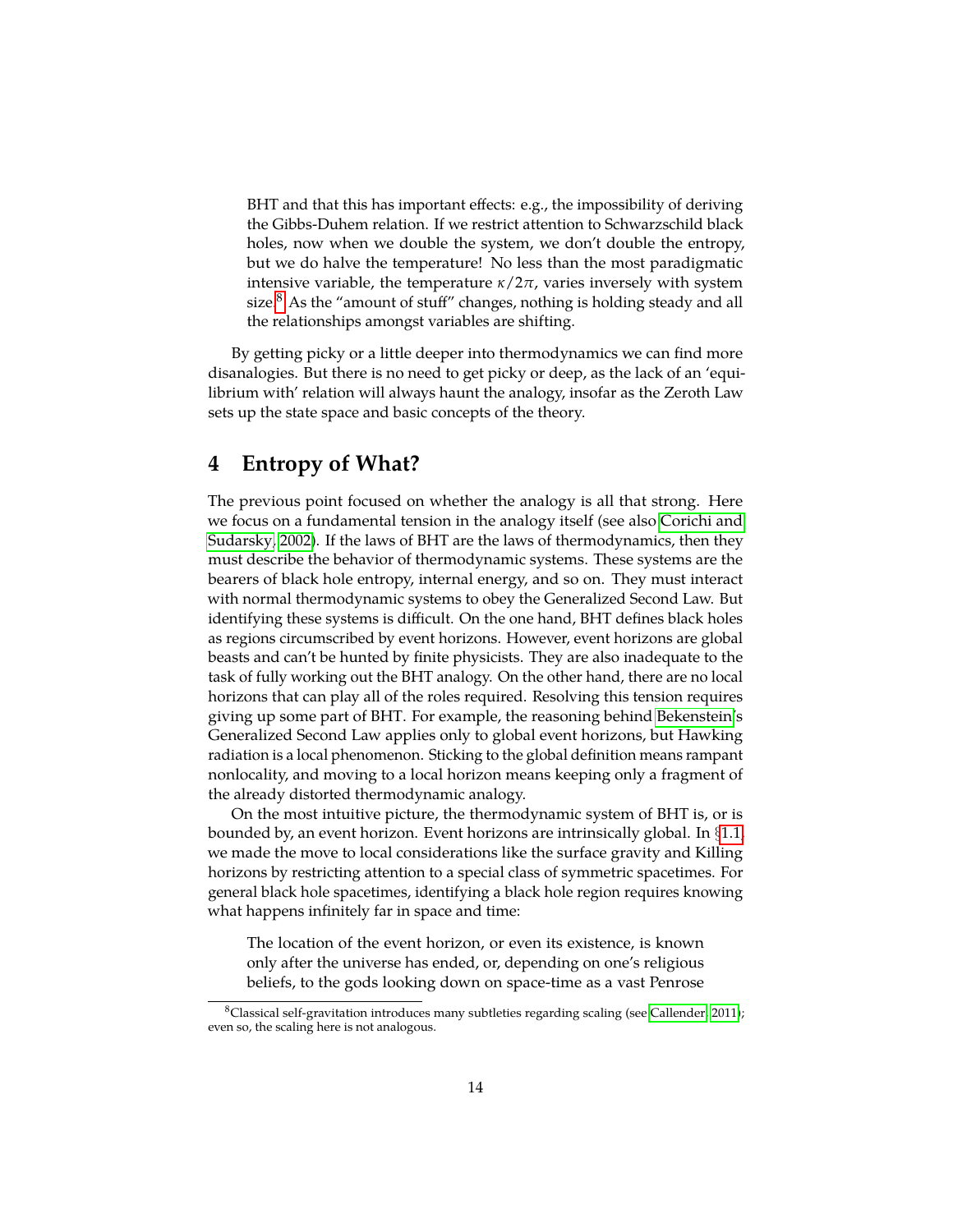diagram. It cannot be known to mere mortals in the here and now [\(Hayward, 2002,](#page-23-11) 569).

In fact, our ignorance of event horizons is as complete as can be. There is no relationship between the location of an event horizon and the curvature at that location. In particular, event horizons can exist in flat space. Consider a large collapsing shell of matter. At any point inside the shell space is flat, and remains so until the shell arrives. Send out a photon from the center of the shell. If you do so early enough, that photon will escape to infinity. But if the shell has sufficiently collapsed, the photon will be trapped. The trajectories of the earliest emitted trapped photons form an event horizon inside the shell, and the horizon expands at the speed of light until it is the size of a black hole with the same mass as the shell. And it does all of this in completely flat spacetime. The event horizon forms and expands even though no matter passes through it. You could be passing through an event horizon right now and be none the wiser.

<span id="page-14-0"></span>Event horizons can "react" to matter that will fall through them at some point in the future, which makes them seem clairvoyant. But they are also importantly ignorant. Anything behind an event horizon is invisible at infinity. For example, suppose that a star falls through the event horizon of a large black hole and then collapses, as in Fig. [3.](#page-14-0) Intuitively, a black hole should form, just as



Figure 3: Collapsing inside a black hole

it would outside of the large black hole. Not so. Event horizons are the *outermost* surfaces of the region of no escape. So event horizons cannot form within event horizons. As a consequence, black hole thermodynamics does not apply to collapsed objects behind an event horizon.

This nonlocality has incubated a cottage industry in locally-defined after-market replacements for event horizons.<sup>[9](#page-14-1)</sup> None is clearly adequate. Many are

<span id="page-14-1"></span><sup>&</sup>lt;sup>9</sup>For further details on locally-defined horizons, see the review by [Nielsen](#page-24-7) [\(2009\)](#page-24-7).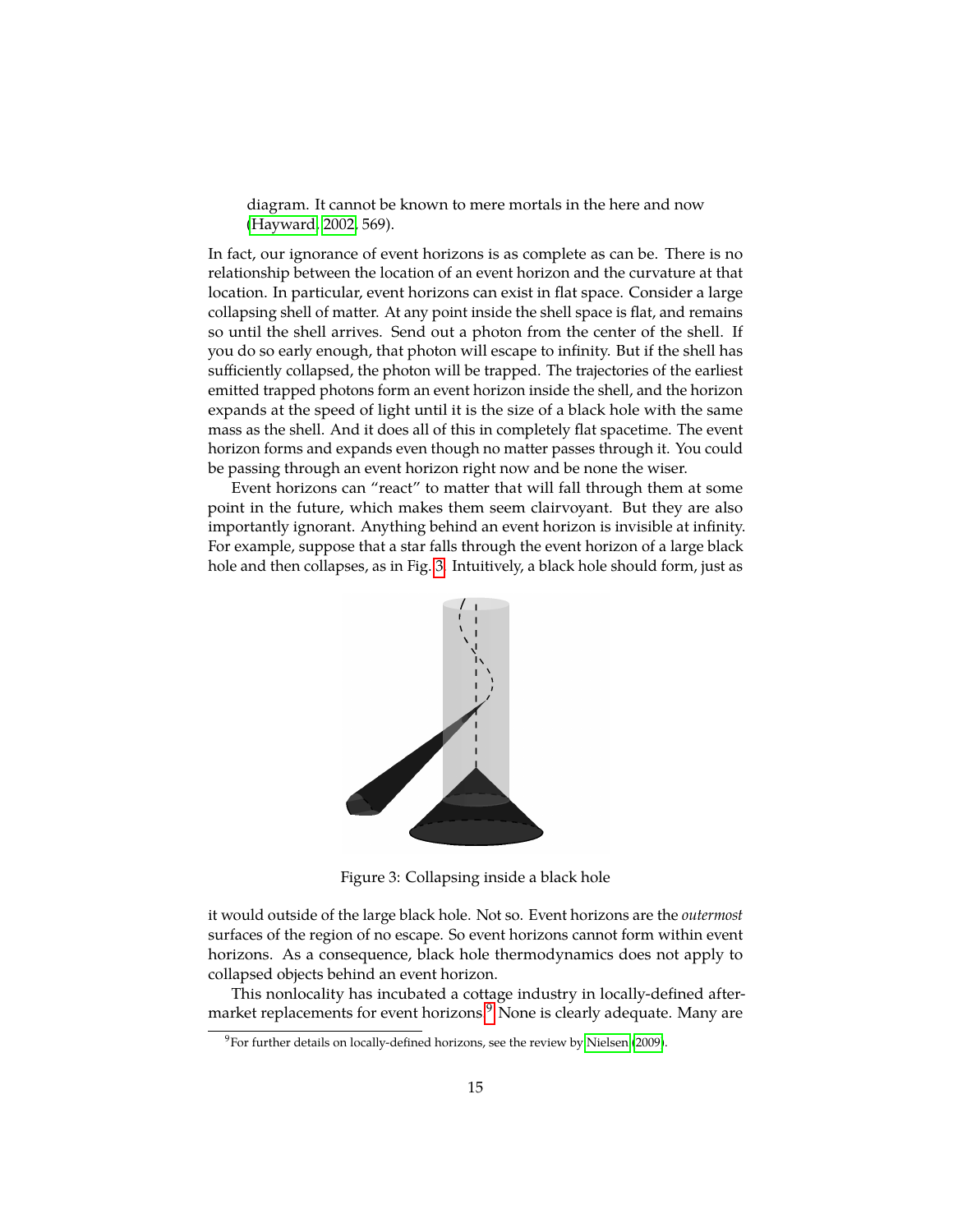<span id="page-15-0"></span>

Figure 4: A flashing loop at two instants

foliation-dependent, a major drawback. And it's not clear that the foliationindependent notions are really local in a relevant way: foliation-independent horizons can exhibit a problematic clairvoyance similar to event horizons, for example [\(Bengtsson and Senovilla, 2011\)](#page-23-12). Without a better handle on what counts as an objectionably non-local property it's hard to see how to corral them into any sort of order. And this makes it all the more difficult to get on to the real work, which is determining which things are supposed to be thermodynamic. The local horizons are all distinct and are furthermore distinct from event horizons. Indeed, one can choose a slicing of Schwarzschild spacetime such that some local horizons don't appear at all, despite the presence of an event horizon [\(Wald and Iyer, 1991\)](#page-24-8)! Are the laws of thermodynamics meant to govern the behavior of the event horizon, or one (or more) of the local horizons?

As an example of the difficulties, we consider one of the most successful notions of local horizons: trapping horizons, defined by the following local no-escape condition. Consider any spacelike two-surface in spacetime—e.g., a sheet of paper—and draw a flashing loop on it, as on the lower slices of Fig. [4.](#page-15-0) At every point of the loop, there are two orthogonal directions that the light it emits might travel across the surface: directly away from the loop, or toward the inside. Shortly after a flash, the ingoing light will form one copy of the loop, and the outgoing light will form another. In flat spacetime, the ingoing loop will be smaller than the original, and the outgoing loop with be larger. But if there is a strong gravitational attractor inside the loop, then both loops might be contracted into smaller copies of the original loop. If this happens, light near the loop will be trapped, unable to escape to observers. For this reason, the surface traced out by the loop as it evolves through time is called a trapping horizon.

Trapping horizons can replace event horizons in some applications. Assuming the null energy condition, the area of a trapping horizon must increase through time, giving a version of the Second Law for trapping horizons. Though there is no univocal definition of surface gravity or equilibrium for a trapping horizon, analogues of the Zeroth and First Laws of BHT also hold. The Third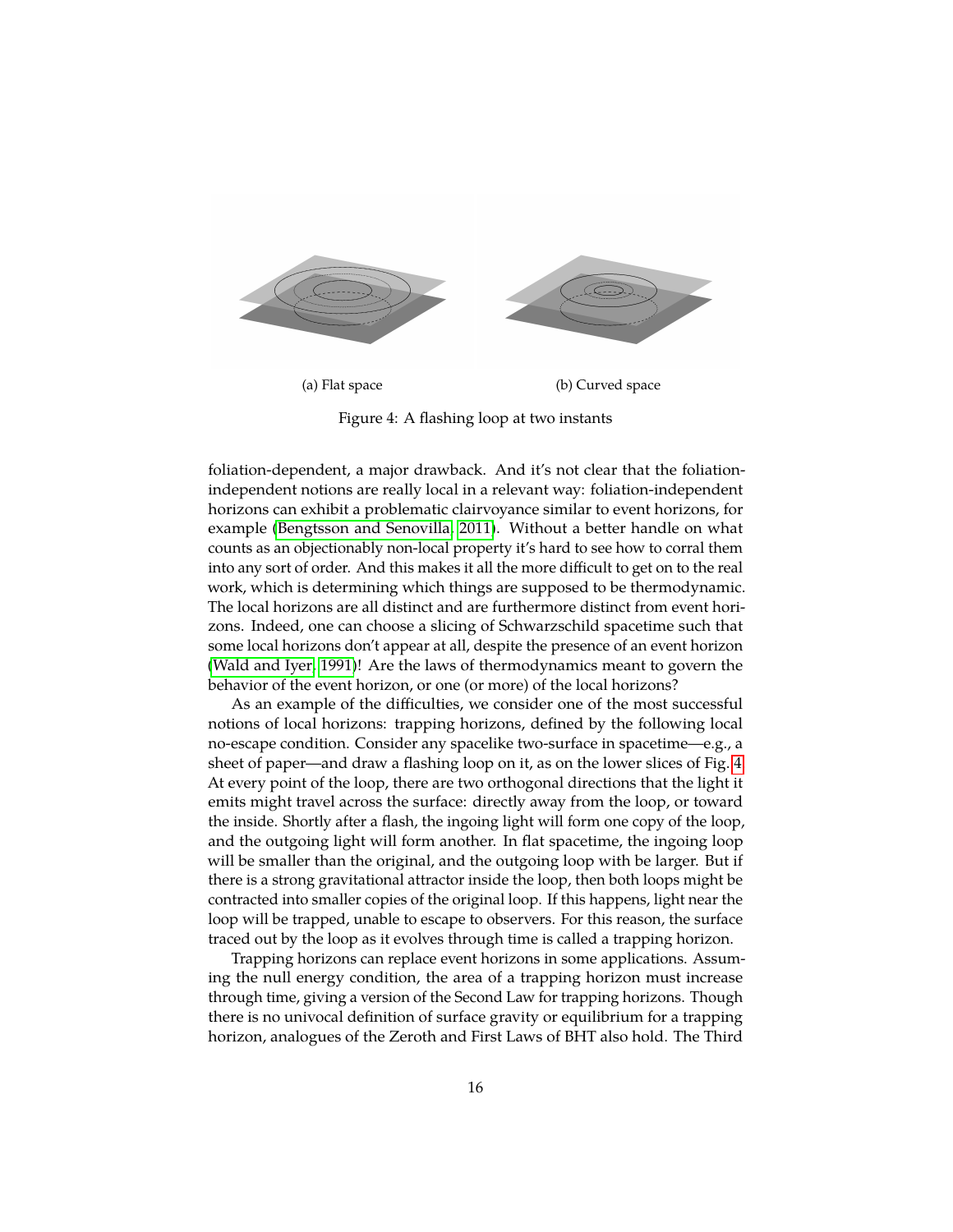Law, ever-neglected, has no proof for locally-defined horizons, and has likely counterexamples. However, the symmetric black hole spacetimes above can be foliated so as to make the event horizon a trapping horizon. So the laws of BHT apply to some trapping horizons, and in cases where an event horizon and trapping horizon coincide, one must decide which properties to attribute to the event horizon and which to the trapping horizon. Is the entropy of the BHT system given by the area of the trapping horizon, or of the event horizon? This problem is most pressing in non-stationary cases, where the trapping horizon will not coincide with the event horizon.

One of the most important choices is whether Hawking radiation ought to be associated with locally-defined horizons or the event horizon. Recall that Hawking radiation is supposed to substantiate the identification of surface gravity with the temperature of the black hole. In the usual narrative, the analogy of BHT is merely formal in the classical regime—as a perfect absorber, the black hole's temperature is absolute zero. Hawking radiation gives a radiation mechanism, making the surface gravity physically analogous to temperature as well as mathematically. So the surface gravity ought to follow the Hawking radiation, and by the First Law of BHT so should the other BHT quantities.

It seems clear that Hawking radiation is associated with locally-defined horizons, not event horizons. As [Visser](#page-24-9) [\(2003\)](#page-24-9) shows, Hawking radiation is essentially a kinematical effect: any theory of gravitation that uses a Lorentzian metric will have Hawking radiation associated with horizons in it. By contrast, the Generalized Second Law must rely on dynamical principles, like the cosmic censorship conjecture and the Einstein field equation. Furthermore, the existence of an event horizon is inessential to the effect; all that is required is a local horizon. When Hawking radiation is associated with an event horizon, this is because it coincides with a local horizon. If Hawking radiation is a sign of a cosmological surface's temperature, then cosmological temperature may exist even when no event horizon does. This strongly suggests that temperature is borne by the locally defined surface, not the event horizon with which it may coincide.

Despite all this, trapping surfaces have their drawbacks. They are foliationdependent, so whether they exist or not depends on how one carves up spacetime. Foliation dependence is the cardinal relativistic sin. Some of our deepest intuitions about space and time—absolute simultaneity, perfect rigidity, and more—have been committed to the flames on this charge. Foliation independence is tantamount to reality, in a relativistic world. The laws of BHT are foliation-independent, so it would be strange, to say the least, if the physics they describe is bound to a choice of spacetime slicing. Most dramatically, black hole spacetimes can be foliated so that they contain no trapping horizons at any time, despite the existence of an event horizon. In this situation, the laws of BHT hold for the event horizon, but there are no trapping horizons for them to describe. So there seems no choice but to attribute the quantities of BHT to the event horizon, on whose existence all foliations agree. But this brings us right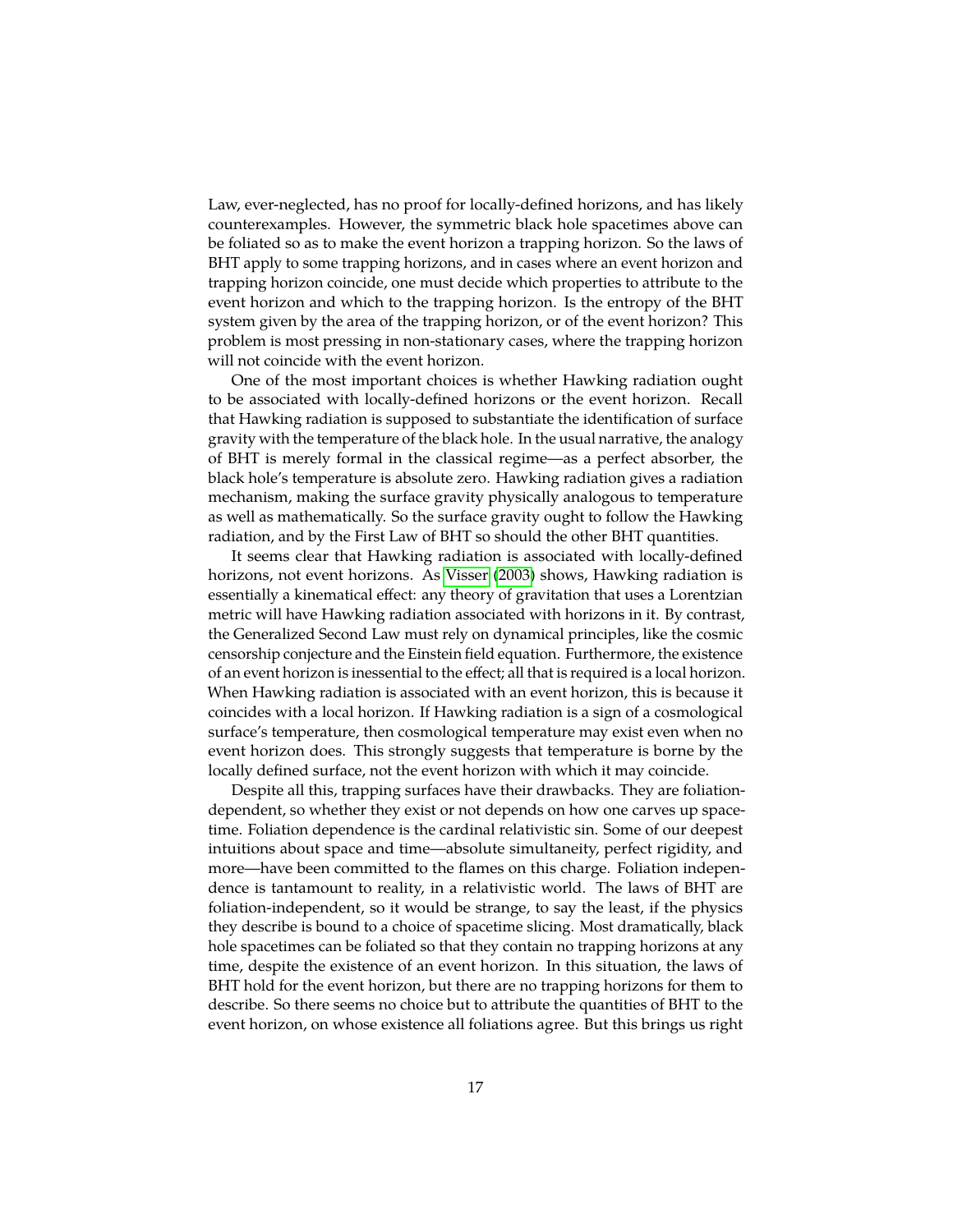back to the problems that opened this section.

# **5 Out of Sight, Out of World: Entropy and Epistemicism**

Despite the many problems with the analogy, what motivates many is the thought that when objects fall into a black hole compensation must be paid for lost entropy. The reasoning evokes nineteenth century experiments by Joule and others that found the heat equivalents of mechanical energy, electrical energy, and so on. The First Law, and by extension the Second Law, was widened with each new kind of energy that might disappear. BHT then seems the next step in this grand tradition.<sup>[10](#page-17-0)</sup>

Here is the reasoning Bekenstein uses in his classic article:

Suppose that a body carrying entropy *S* goes down a black hole... The *S* is the uncertainty in one's knowledge of the internal configuration of the body. So long as the body was still outside the black hole, one had the option of removing this uncertainty by carrying out measurements and obtaining information up to the amount *S*. But once the body has fallen in, this option is lost; the information about the internal configuration of the body becomes truly inaccessible. We thus expect the black hole entropy, as the measure of the inaccessible information, to increase by an amount *S* [\(1973,](#page-23-13) 2339).

The worry, in other words, is that when matter falls into a black hole the total entropy decreases, violating the standard Second Law. It is then noticed that in these processes the black hole area goes up. Assuming that entropy is additive then leads to the Generalized Second Law, the statement that the gain in black hole area will compensate the entropy lost when matter falls into black holes. Arguments along these lines are repeated throughout the literature (e.g., [Wald,](#page-24-1) [1994,](#page-24-1) 417).

The key assumption throughout BHT is that the entropy of a body that has fallen into a black hole is lost. Why accept that? After all, steam engines, boxes of gas, and so on all have definite thermodynamic efficiencies regardless of whether or not anyone is looking, and it's certainly possible that such systems cross event horizons without any strong tidal effects much affecting them. Thinking of the information loss paradox, one might gesture toward the worry that information is lost if the black hole eventually evaporates away. However, the identification of entropy with black hole area preceded the threat of evaporation. One may also worry about the matter eventually falling into a singularity, although almost

<span id="page-17-0"></span><sup>&</sup>lt;sup>10</sup>The first chip in this intuition comes from noticing that this is not what's being done in BHT. If the analogy with Joule held, then we would expect to incorporate gravitational energy into the standard thermodynamic story. BHT doesn't do anything like this, though see [Curiel](#page-23-14) [\(2014\)](#page-23-14) for an attempt in this direction.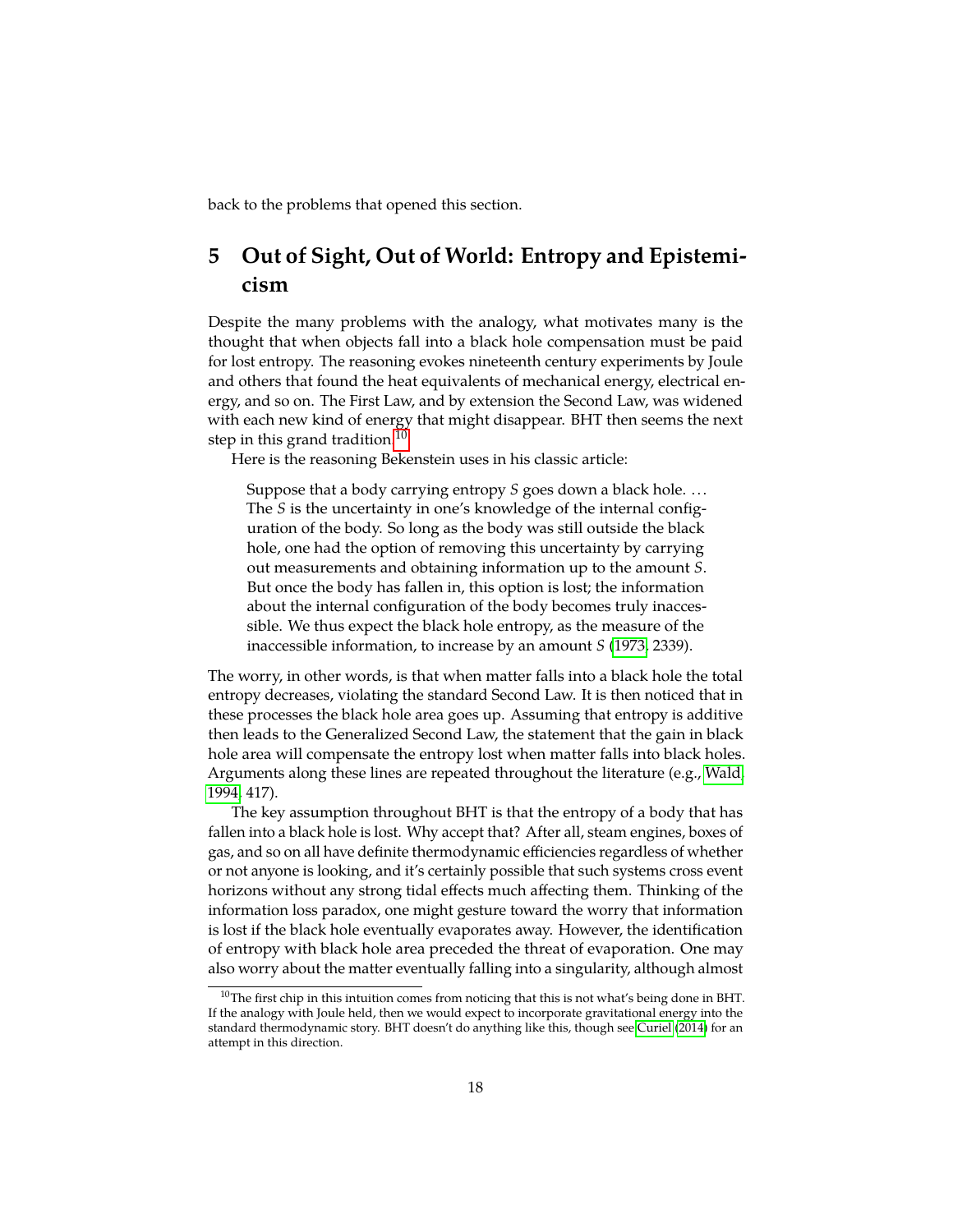everyone expects unknown quantum gravitational effects to be relevant in that regime.

No, the reason this premise is universally adopted is no mystery. BHT seems committed to an information-theoretic understanding of the thermodynamic entropy. Evidence for this claim can be found throughout the field. The original [Bekenstein](#page-23-13) paper [\(1973\)](#page-23-13) explicitly embraces an information-theoretic conception of entropy, both thermodynamic and black hole. Using Shannon entropy and Brillouin's identification of information with negative entropy, Bekenstein writes that "the entropy of a thermodynamic system which is not in equilibrium increases because information about the internal configuration of the system is being lost"  $(6-7)$ .<sup>[11](#page-18-0)</sup> And black hole entropy is understood "as the measure of the inaccessibility of information (to an exterior observer) as to which internal configuration of the black hole is actually realized" (6).

This understanding is ubiquitous, from research articles to distinguished textbooks:

Indeed, given that the entropy represents your lack of knowledge about a system, once matter goes into a black hole one can say that our knowledge about it completely vanishes. [\(Sethna, 2006,](#page-24-10) 94)

In short, as part of the growing infiltration of physics by information theory, it is held that the entropy vanishes when it passes behind the event horizon because we can't gain access to it. The system itself doesn't vanish; indeed, it had better not because its mass is needed to drive area increase. But for the ordinary entropy, when it crosses the event horizon it's "out of sight, out of world," or at least, out of physics.

To our knowledge, no attention has been drawn to this assumption in the black holes literature. Those familiar with the foundations of statistical mechanics, however, will recognize it as a massively controversial assumption, one worthy of scrutiny.

If we grossly simplify a long and subtle history, we find in the foundations of statistical mechanics two very different understandings of entropy, one "objective," the other "epistemic." Everyone agrees that gases expand throughout their available volumes because that is the most likely behavior for a mechanical system in that state. But what entropy should we use, and what is the physical justification of the claim that that entropy most likely rises? Debate ensues.<sup>[12](#page-18-1)</sup>

The objective understanding is found in the pioneering work of Boltzmann and Gibbs, and it is now carried on by modern physicists such as Sinai, Khinchin, Lanford, Ruelle, and Lebowitz. Using one or more of the entropies devised by Boltzmann or Gibbs, ultimately the justification for thermodynamic behavior lies in the detailed dynamics of the microphysics. Boltzmann hoped that the

<span id="page-18-0"></span> $11$ Note that if one switches to trapping horizons instead of event horizons, this is no longer the case. Light may cross a trapping horizon but still escape to infinity.

<span id="page-18-1"></span> $12$  For a more detailed discussion of this history and debate, see [Sklar](#page-24-11) [\(1993\)](#page-24-11).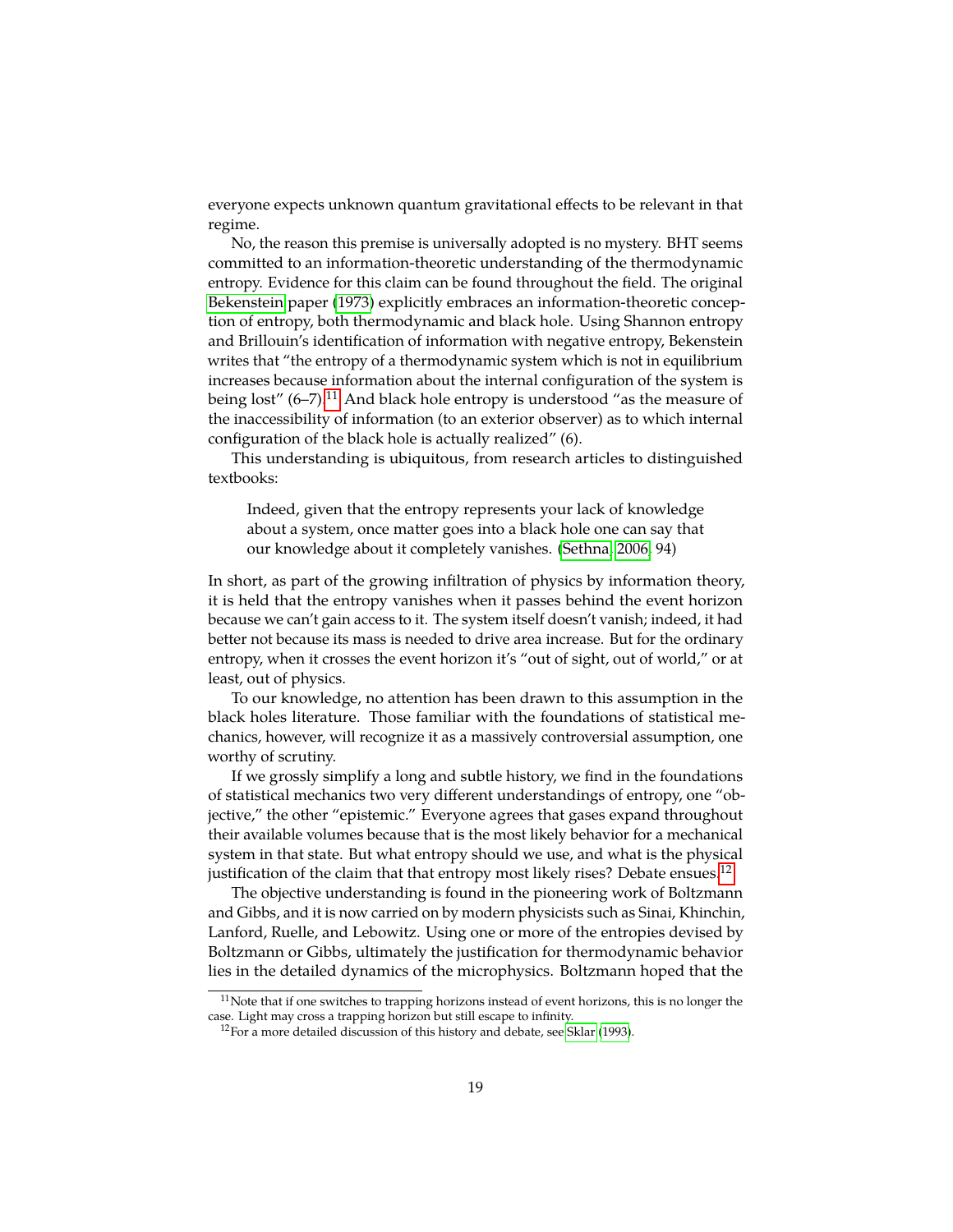dynamics is ergodic, Gibbs that it is mixing, and others that it is quasi-ergodic. These are strong conditions on the dynamics. Some modern physicists such as Lanford and Lebowitz hope for something weaker, namely, that "typical" (in a precise sense) initial conditions follow "thermodynamic" trajectories. Note that the probabilities invoked are interpreted objectively, as a reflection of the way ensembles of real systems actually behave. The differences amongst all these programs are hotly contested and describing them could fill volumes. However, they all have in common an objective conception of the entropy and an explanation of thermodynamic phenomena that hangs on the detailed microphysical dynamics. Degrees of belief and information have nothing essentially to do with why physical systems spontaneously head toward thermal equilibrium on this view.

The epistemic understanding of entropy and thermodynamic behavior, by contrast, offers a quite different explanation. Using the Shannon entropy, one understands entropy in terms of how much information is conveyed in a signal. The powerful perspective and methods of information theory were then brought to bear on statistical mechanics primarily by E. T. Jaynes in the 1960s. Statistical mechanics, on Jaynes' view, is not a theory about the world, per se, but a theory of inference. The Shannon entropy is a function whose value is maximized with maximum uncertainty and which vanishes when uncertainty disappears. The probability distributions in the formula for entropy are interpreted as rational degrees of belief; in particular, how uncertain we are of the microstate of the system, given its macrostate. So-called subjectivists hold that these degrees of belief are your own subjective ones. Objective Bayesians, by contrast, hold that there is a uniquely rational set of degrees of belief for one to have given the evidence. Either way, so understood entropy becomes a feature of one's epistemic state and its increase is a matter of uncertainty increasing.

We have two broad schools of thought, one objectivist and one epistemic. According to the former, systems behave thermodynamically because the microdynamics makes it objectively likely. According to the latter, statistical mechanics becomes a branch of epistemology, not physics; it is a theory of inference. What leads to great confusion, we submit, is that the Shannon entropy, used by the latter approach, and the Gibbs fine-grained entropy, used by the former approach, are formally identical. In fact, outside of the foundational literature, one commonly finds expressions dubbed the "Boltzmann–Gibbs–Shannon entropy" despite the three names each referring to distinct objects. While physicists would not be fooled by a pun on the English word "entropy," it is very easy to conflate the Shannon and Gibbs entropies, interpreted as we have here. But the two entropies can have different values even though they are formally the same. The reason is simple: the probability distribution of one entropy refers to subjective degrees of belief whereas in the other it may refer to objective frequencies or propensities in the external world. If a Laplacian demon told you the exact microstate of a gas, that would affect the value of the Shannon entropy (driving it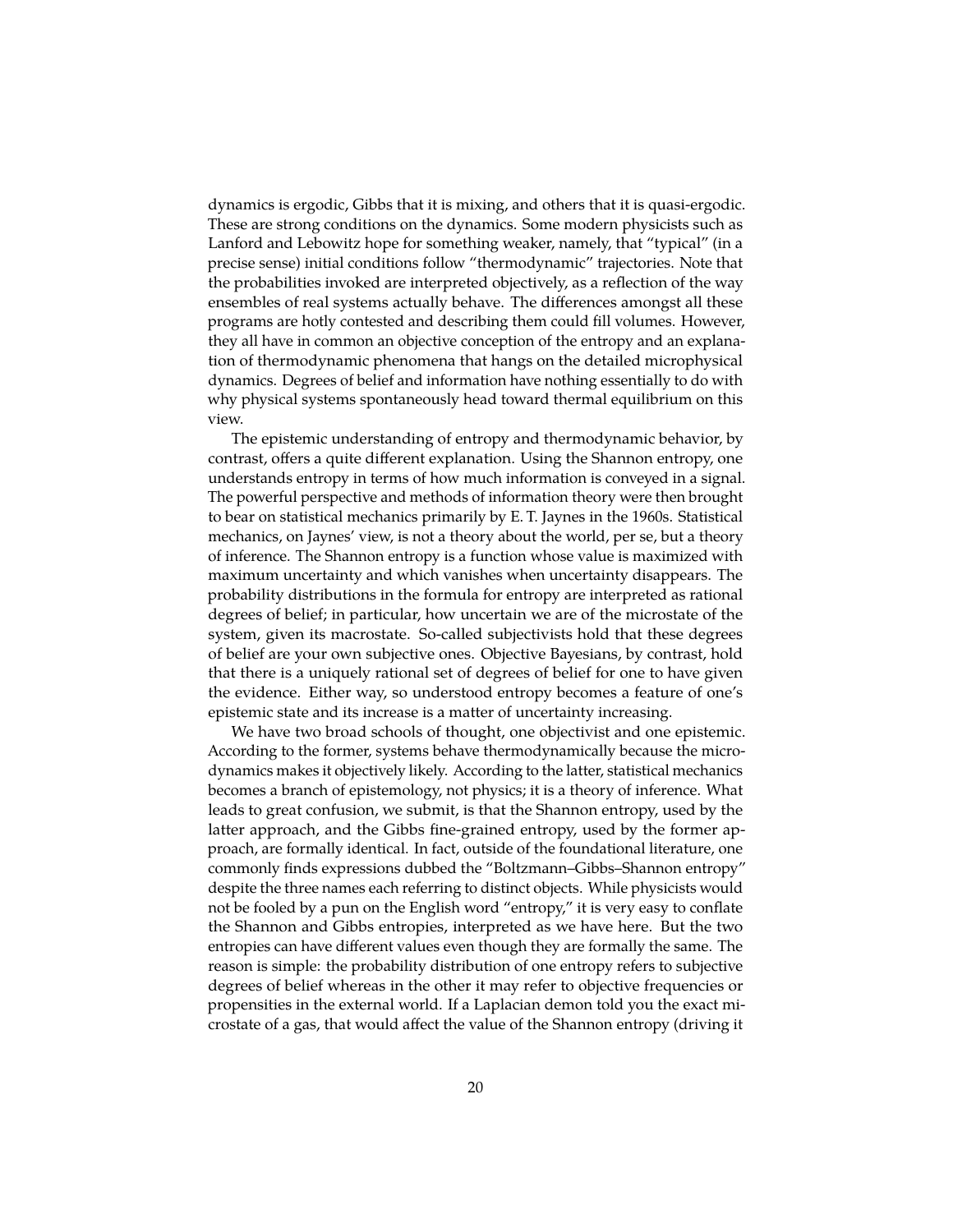to zero) whereas it wouldn't affect the value of the Gibbs entropy, as understood here.

Although we won't resolve this long-standing debate here, many believe and we concur—that it is a big mistake to identify the thermodynamic entropy with any information-theoretic entropy like Shannon's. Given the formal identity between the Gibbs and Shannon entropies, it's natural to slip between the two. Arguably, however, only the "objective" entropies are suitable for identification with the thermodynamic entropy. The thermodynamic entropy seems not to have anything to do with people or beliefs. Perhaps the general thought is best put by David Albert's incredulity:

Can anybody seriously think that it is somehow *necessary* . . . that the particles that make up the material world must arrange themselves in accord with *what we know*, with *what we happen to have looked into?* Can anybody seriously think that our merely being *ignorant* of the exact microconditions of thermodynamic systems plays some part in *bringing it about*, in *making it the case*, that (say) *milk dissolves in coffee?* How could that *be?* [\(2000,](#page-22-2) 64)

The thermodynamic entropy is directly connected to efficiency and the amount of work a system can do. These are perfectly objective facts about boxes of gas, steam engines, and the like. A steam engine's efficiency doesn't care about whether anyone is looking or not, our uncertainty, or our beliefs. Since Shannon entropy does, it therefore cannot be identified with the thermodynamic entropy.



Figure 5: A thermodynamic system, before and after entering the black hole

If this is correct, then there is no reason to believe that a body slipping past an event horizon would lose its entropy. As pointed out earlier, the event horizon itself is not a local observable. Minus whatever effects tidal forces cause (which may be minimal or none), a steam engine falling behind an event horizon is just as efficient as before and still has the same entropy—after all, you could follow it in and check. It's a mistake to believe that the entropy of the body changes in any way. In particular, there is then no reason to believe that entropy decreases, and therefore, no compensation is necessary.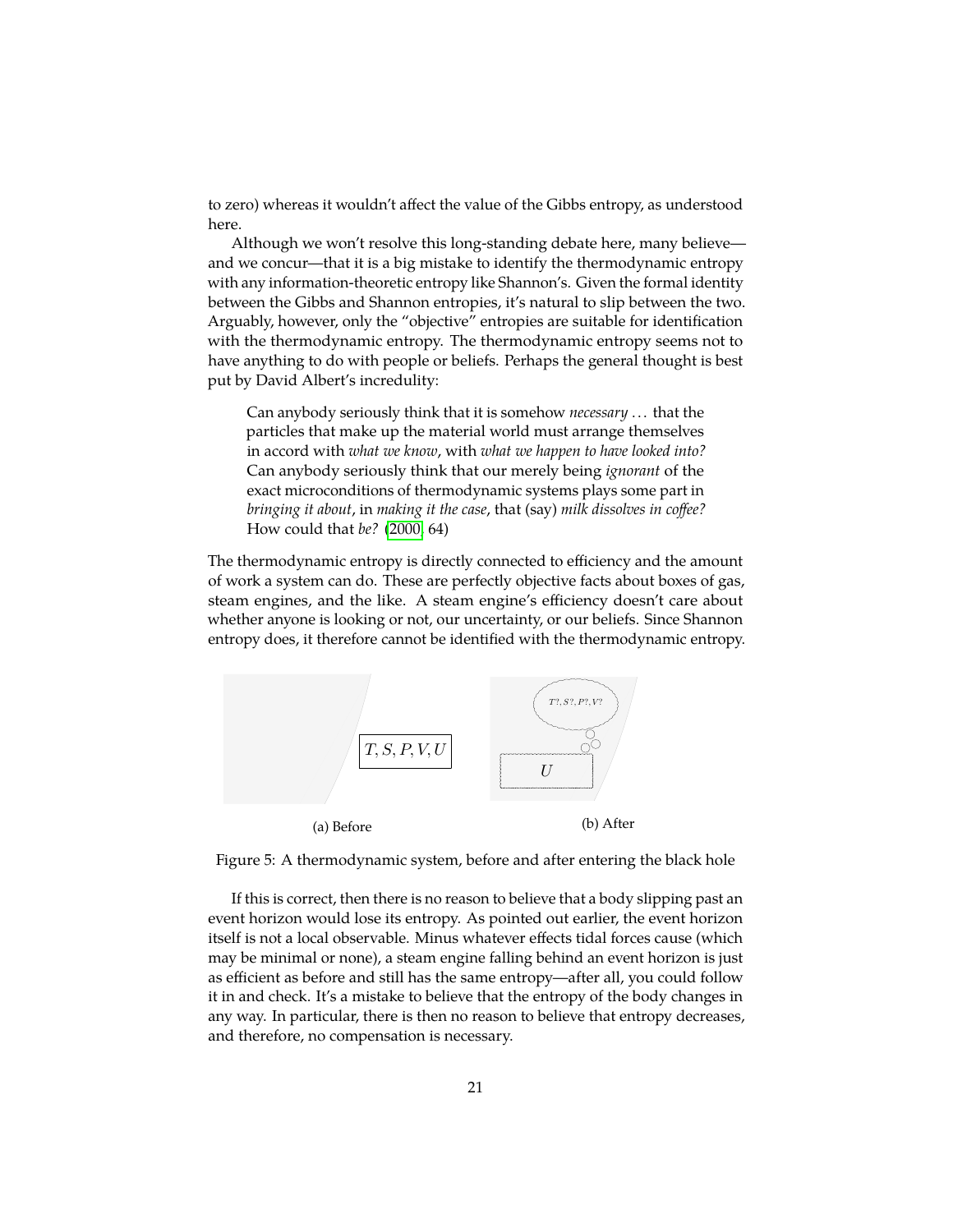Finally, note that a potentially objectionable philosophy of science sometimes creeps in with the epistemic approach. Why does mass inside a black hole get treated differently than entropy? One answer, just discussed, is that entropy but not mass is epistemic in nature. Another is more philosophical. Bekenstein writes:

Entropy lost into black holes cannot be kept track of, and so one should not, in ordinary circumstances, discuss entropy inside black holes. Thus the ordinary Second Law must be given a generalised form. [\(2004,](#page-23-15) 33)

This claim, which is hardly unique to Bekenstein, appeals to a kind of philosophical operationalism. The potential double-standard in the treatment of mass and entropy is avoided by appeal to what we can measure: we can measure the mass of the body that has fallen into a black hole—one can measure the gravitational acceleration of objects around the black hole—but one cannot measure the entropy. The idea, familiar to physicists from Mach, is that physics is only about what can be observed or measured. This position is a hard one to maintain philosophically. By the argument that one should not discuss what one cannot keep track of it follows that one of the authors (CC) should not discuss his teenage children! More seriously, it is notoriously difficult to precisely specify what observation or measurement come to, and then it is equally hard to justify using our contingent measuring abilities to determine the limits of our knowledge. Quarks cannot be observed singly, but arguably we can still discuss and even know about them. For these reasons and others the view known as operationalism, which says that science is restricted to what we can measure, is "nowadays commonly regarded as an extreme and outmoded position" [\(Chang,](#page-23-16) [2009\)](#page-23-16).

No matter one's philosophical predilections, the operationalism necessary in the present case is a particularly odd and stringent version. The reason is that we could observe the entropy of steam engines and the like that fall behind event horizons. Just jump in with them! The fact that we would have few volunteers for such a measurement shouldn't matter epistemologically. Why prefer some observers over others with no difference between the two besides what side of the unobservable event horizon they are on?

There may be reasons to endorse the compensation argument that don't involve mixing up the objective with the epistemic. But if there are—and they don't already presuppose that BHT is more than a formal analogy—we haven't yet encountered them. We leave this as a challenge to the reader.

### **6 Conclusion**

BHT may well be a useful analogy and a clue to quantum gravity. We are not saying it isn't. Nor are we saying that all the hundreds of articles on this topic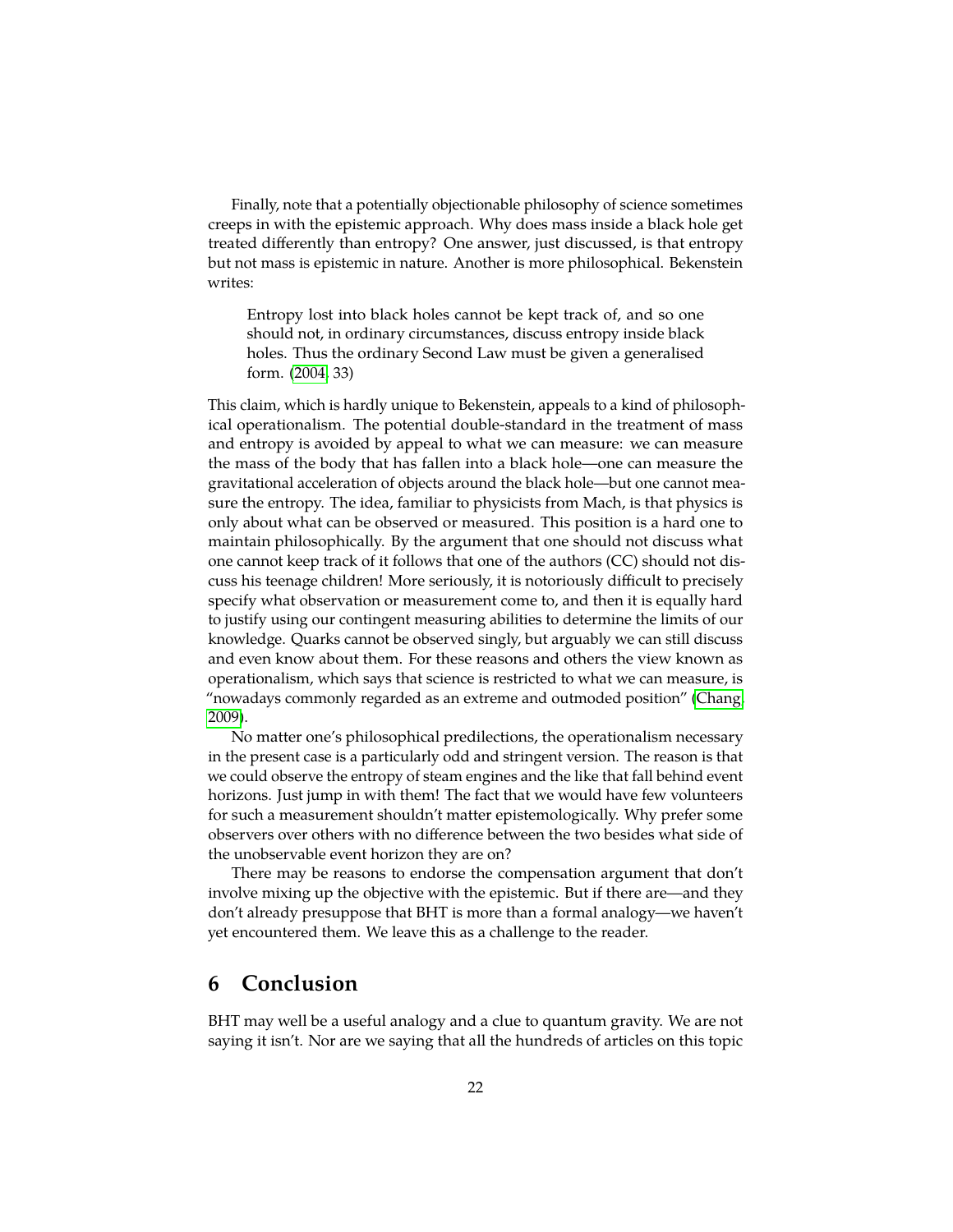have been a waste of time. Clearly, if nothing else, it has produced some very interesting and significant results in classical general relativity and inspired novel speculations. Nor are we saying that an information-theoretic understanding of the Generalized Second Law isn't true. All known proofs have serious problems (see [Wall, 2009\)](#page-24-5), but this generalization about information outside event horizons might still be true.

What we are arguing is that the analogy may not be more than formal. First, we've shown that the analogy is not that tight. Similarity is in the eye of the beholder. Yet one only sees similarity between the two theories if one very selectively focuses on some parts while ignoring others. Second, we've pointed to a major tension in the analogy itself. Is the object globally defined system based on the event horizon, or a quasi-local entity based on trapped surfaces? Either option has costs. Third, we've highlighted how a major motivation linking black hole entropy and ordinary entropy is based on massively contentious reasoning in the foundations of statistical mechanics. If we now add the fact that BHT is only defined for a small sector of the space of solutions of general relativity and the lack of a statistical mechanical grounding of the theory, we believe that there is no urgency in explaining why black holes behave thermodynamically. To the extent that there is similarity, given the heavy dose of geometry present, one might suggest an alternative narrative where much of differential geometry begins to look "thermodynamic" (see [Baez, 2012\)](#page-22-3). We leave such speculations to another day.

Physical discovery is a game of bets. It seems to us that most of the physics community is "all in" on the analogy being more than formal. Physical hypotheses are proposed almost daily whose basis lay in no theoretical or empirical advance but merely the extension of this analogy. But the analogy is not as strong as is commonly supposed. BHT may go the way of thermoeconomics. That is why we recommend hedging one's bets.<sup>[13](#page-22-4)</sup>

### **References**

<span id="page-22-2"></span>Albert, D. Z. (2000). *Time and Chance*. Harvard University Press.

- <span id="page-22-3"></span>Baez, J. (2012). Classical mechanics versus thermodynamics. [https://johncarlosbaez.wordpress.com/2012/01/23/](https://johncarlosbaez.wordpress.com/2012/01/23/classical-mechanics-versus-thermodynamics-part-2/) [classical-mechanics-versus-thermodynamics-part-2/](https://johncarlosbaez.wordpress.com/2012/01/23/classical-mechanics-versus-thermodynamics-part-2/).
- <span id="page-22-0"></span>Bardeen, J., Carter, B., and Hawking, S. (1973). The four laws of black hole mechanics. *Communications in Mathematical Physics*, 31:161–170.
- <span id="page-22-1"></span>Bekenstein, J. D. (1972). Black holes and the second law. *Lettere Al Nuovo Cimento*, 4(15):737–740.

<span id="page-22-4"></span><sup>&</sup>lt;sup>13</sup>Many thanks to Erik Curiel, John Norton, Chip Sebens, Daniel Sheehan, and Bob Wald for comments that helped improve this paper.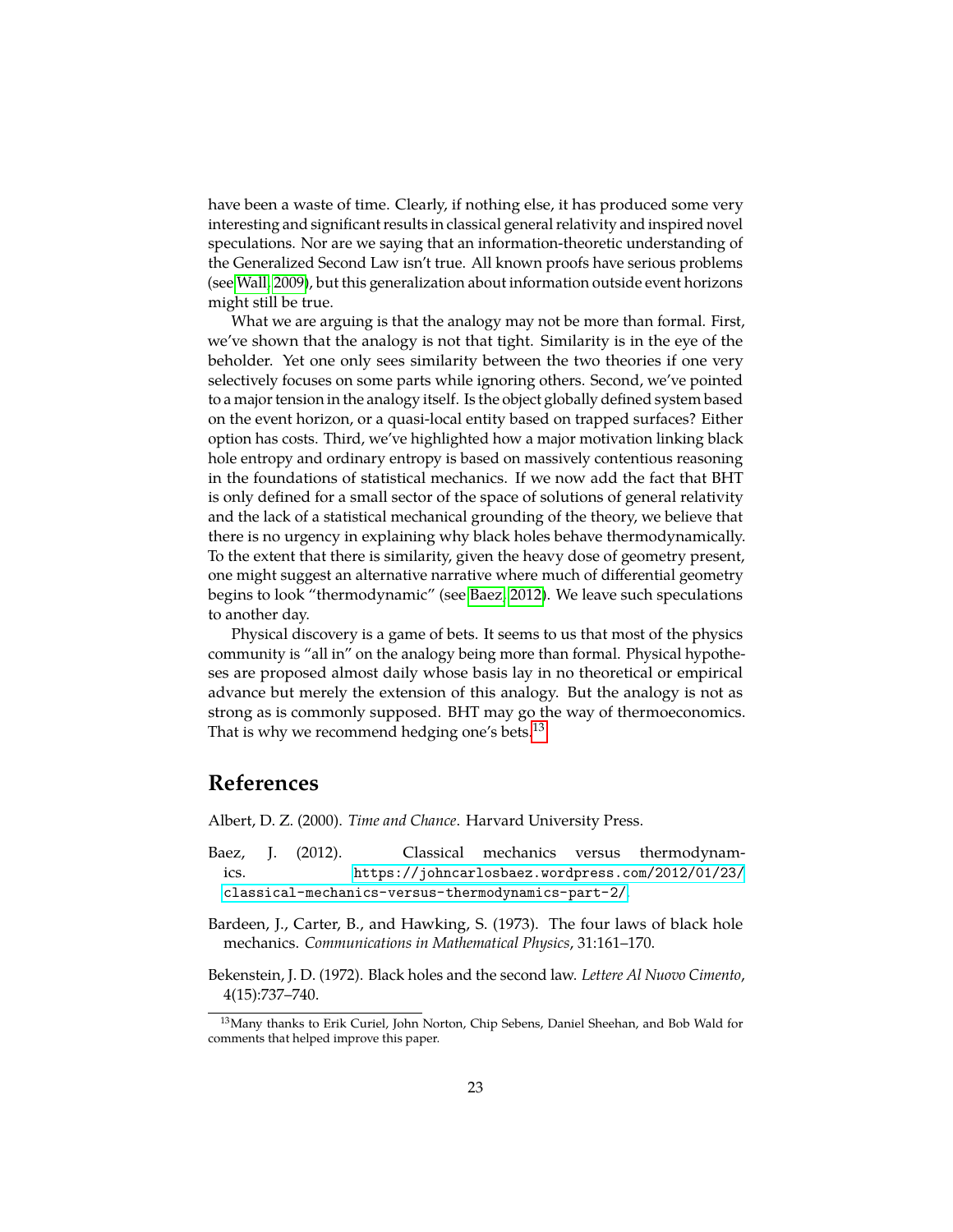<span id="page-23-13"></span>Bekenstein, J. D. (1973). Black holes and entropy. *Physical Review D*, 7:2333–2346.

- <span id="page-23-3"></span>Bekenstein, J. D. (1981). A universal upper bound on the entropy to energy ratio for bounded systems. *Physical Review D*, 27:2262.
- <span id="page-23-15"></span>Bekenstein, J. D. (2004). Black holes and information theory. *Contemporary Physics*, 45(1):31–43.
- <span id="page-23-12"></span>Bengtsson, I. and Senovilla, J. M. M. (2011). Region with trapped surfaces in spherical symmetry, its core, and their boundaries. *Phys. Rev. D*, 83:044012.
- <span id="page-23-5"></span>Bousso, R. (2002). The holographic principle. *Reviews of Modern Physics*, 74:825– 874.
- <span id="page-23-8"></span>Brown, H. R. and Uffink, J. (2001). The origins of time-asymmetry in thermodynamics: The minus first law. *Studies in History and Philosophy of Science Part B: Studies in History and Philosophy of Modern Physics*, 32(4):525–538.
- <span id="page-23-10"></span>Callender, C. (2011). Hot and heavy matters in the foundations of statistical mechanics. *Foundations of Physics*, 41(6):960–981.
- <span id="page-23-16"></span>Chang, H. (2009). Operationalism. In Zalta, E. N., editor, *The Stanford Encyclopedia of Philosophy*. Fall 2009 edition.
- <span id="page-23-1"></span>Chruściel, P. T., Costa, J. L., and Heusler, M. (2012). Stationary black holes: Uniqueness and beyond. *Living Reviews in Relativity*, 15(7).
- <span id="page-23-9"></span>Corichi, A. and Sudarsky, D. (2002). When is *S* = *A*/4? *Modern Physics Letters A*, 17:1431–1443.
- <span id="page-23-14"></span>Curiel, E. (2014). Are classical black holes hot or cold? [PhilSci Archive: 11675.](http://philsci-archive.pitt.edu/11675/)
- <span id="page-23-6"></span>Fisher, I. (1892). Mathematical investigations in the theory of value and prices. *Transactions of the Connecticut Academy*, 9. Doctoral Thesis.
- <span id="page-23-0"></span>Hawking, S. W. (1971). Gravitational radiation from colliding black holes. *Physical Review Letters*, 26:152–166.
- <span id="page-23-4"></span>Hawking, S. W. (1975). Particle creation by black holes. *Communications in Mathematical Physics*, 43(3):199–220.
- <span id="page-23-11"></span>Hayward, S. (2002). Black holes: New horizons. In Jantzen, R. T., Ruffini, R., and Gurzadyan, V. G., editors, *Proceedings of the Ninth Marcel Grossman Meeting on General Relativity*, pages 568–580. World Scientific.
- <span id="page-23-2"></span>Heusler, M. (1996). *Black Hole Uniqueness Theorems*. Cambridge University Press.
- <span id="page-23-7"></span>Karnopp, D. C., Margolis, D. L., and Rosenberg, R. C. (1990). *System Dynamics: A Unified Approach*. John Wiley & Sons, Inc.